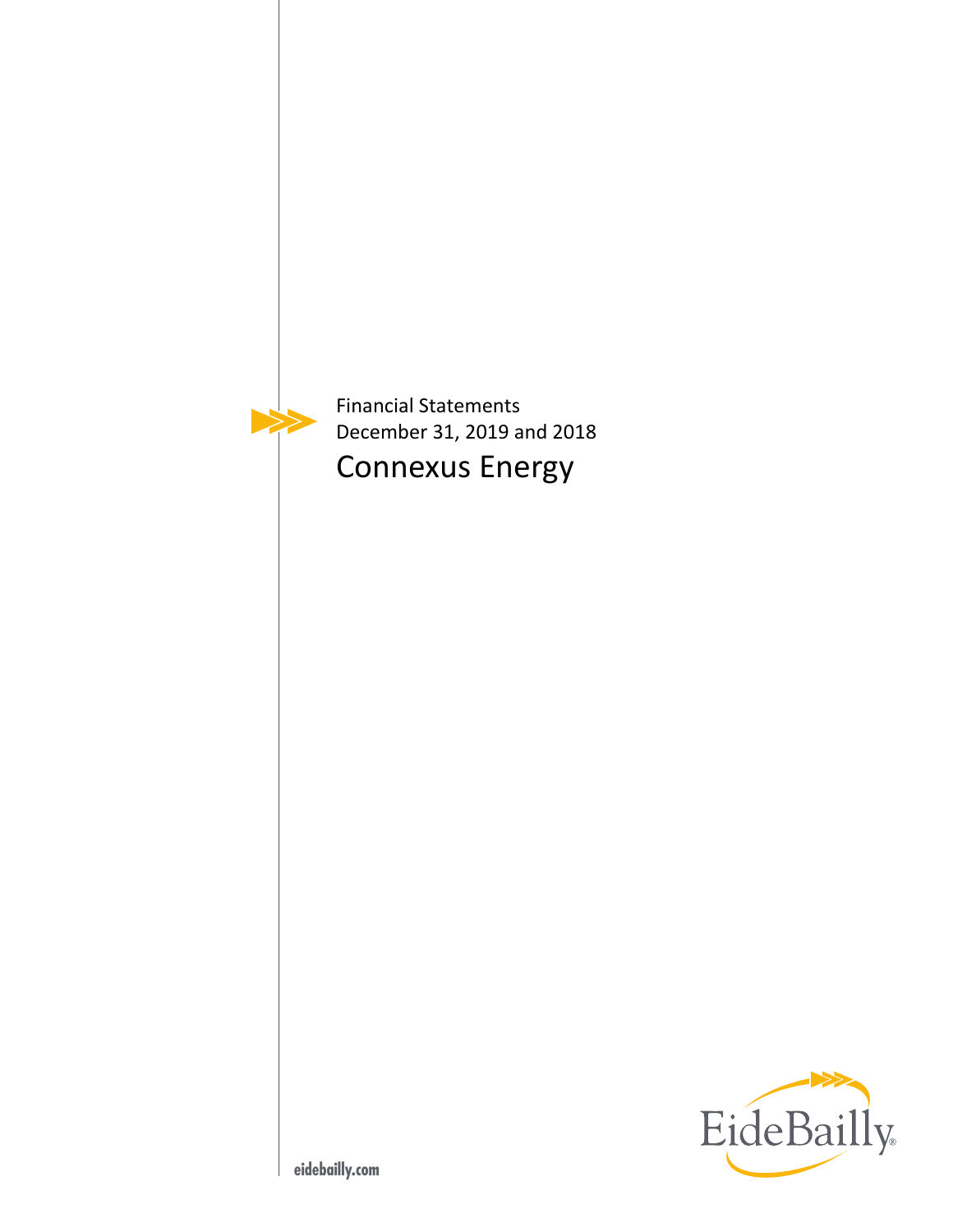| <b>Financial Statements</b> |  |
|-----------------------------|--|
|                             |  |
|                             |  |
|                             |  |
|                             |  |
|                             |  |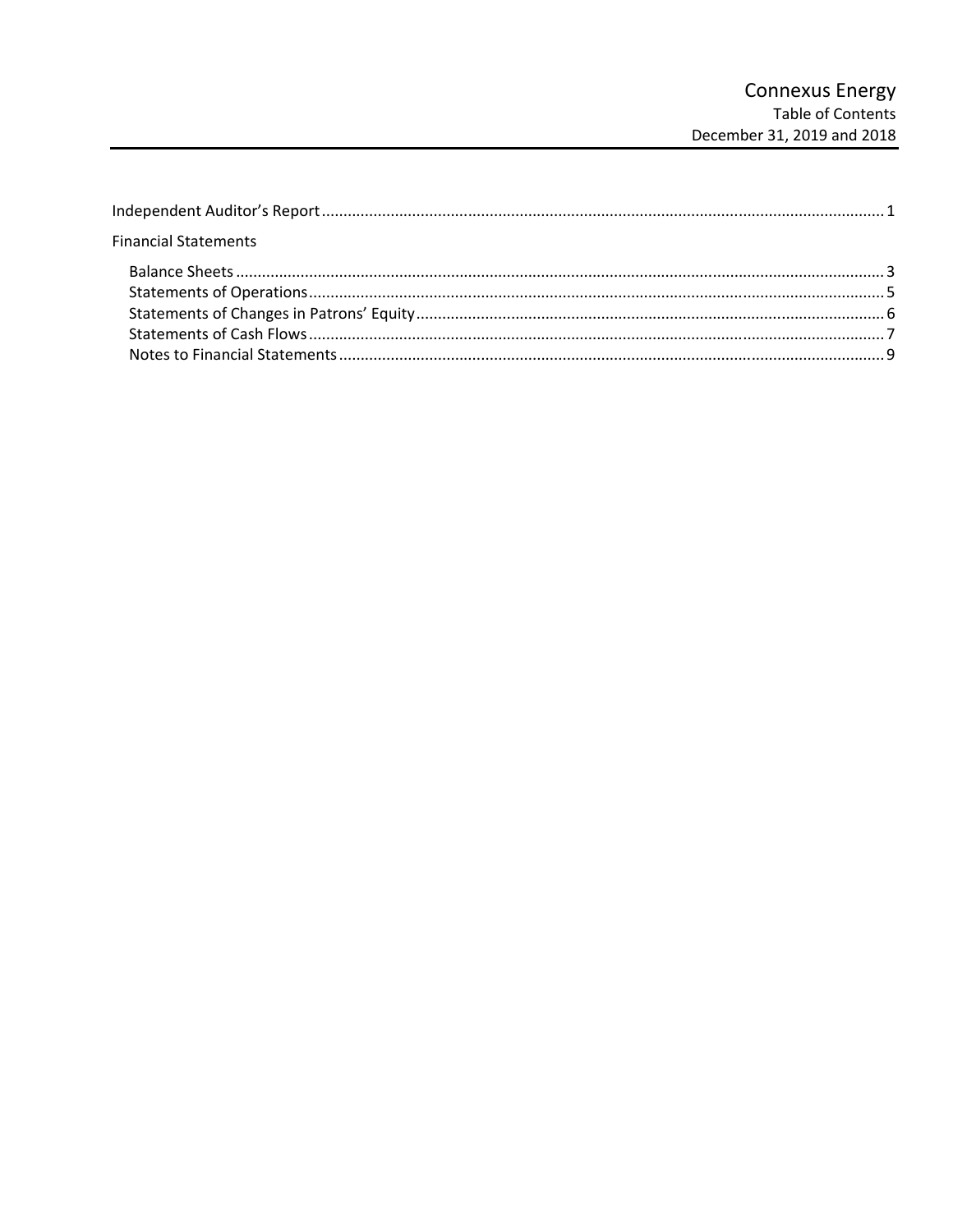

**CPAs & BUSINESS ADVISORS** 

#### **Independent Auditor's Report**

To the Board of Directors of Connexus Energy Ramsey, Minnesota

#### **Report on the Financial Statements**

We have audited the accompanying financial statements of Connexus Energy (the "Cooperative"), which comprise the balance sheets as of December 31, 2019 and 2018, and the related statements of operations, changes in patrons' equity, and cash flows for the years then ended, and the related notes to the financial statements.

#### **Management's Responsibility for the Financial Statements**

Management is responsible for the preparation and fair presentation of these financial statements in accordance with accounting principles generally accepted in the United States of America; this includes the design, implementation, and maintenance of internal control relevant to the preparation and fair presentation of financial statements that are free from material misstatement, whether due to fraud or error.

#### **Auditor's Responsibility**

Our responsibility is to express an opinion on these financial statements based on our audits. We conducted our audits in accordance with auditing standards generally accepted in the United States of America. Those standards require that we plan and perform the audits to obtain reasonable assurance about whether the financial statements are free from material misstatement.

An audit involves performing procedures to obtain audit evidence about the amounts and disclosures in the financial statements. The procedures selected depend on the auditor's judgment, including the assessment of the risks of material misstatement of the financial statements, whether due to fraud or error. In making those risk assessments, the auditor considers internal control relevant to the Cooperative's preparation and fair presentation of the financial statements in order to design audit procedures that are appropriate in the circumstances, but not for the purpose of expressing an opinion on the effectiveness of the entity's internal control. Accordingly, we express no such opinion. An audit also includes evaluating the appropriateness of accounting policies used and the reasonableness of significant accounting estimates made by management, as well as evaluating the overall presentation of the financial statements.

We believe that the audit evidence we have obtained is sufficient and appropriate to provide a reasonable basis for our audit opinion.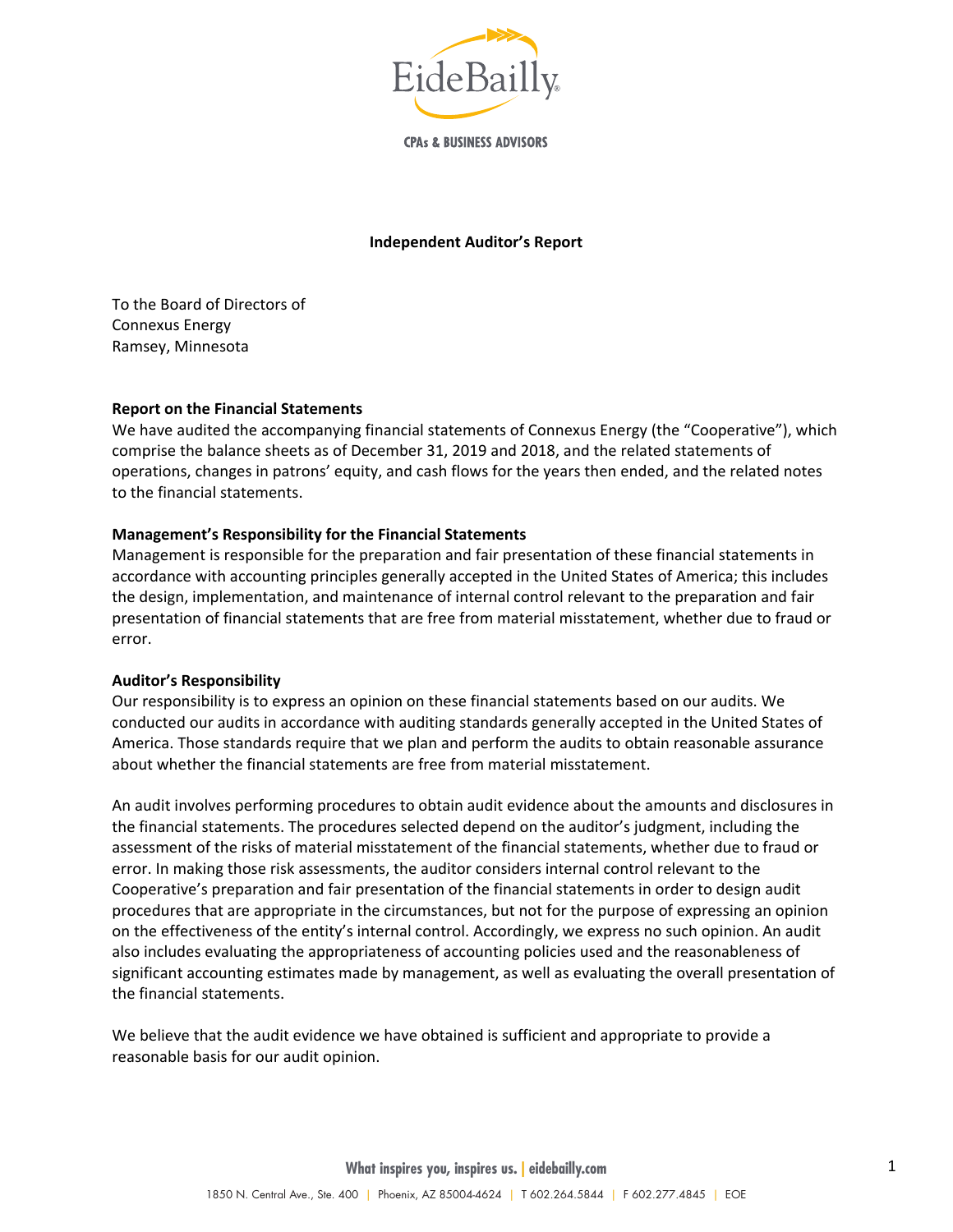# **Opinion**

In our opinion, the financial statements referred to above present fairly, in all material respects, the financial position of Connexus Energy as of December 31, 2019 and 2018, and the results of its operations, changes in patrons' equity, and cash flows for the years then ended in conformity with accounting principles generally accepted in the United States of America.

# **Emphasis of Matter**

As discussed in Note 1 to the financial statements, the Cooperative changed its policy for accounting for leases in accordance with Accounting Standards Codification (ASC), *Leases (Topic 842)* as of January 1, 2019. The implementation of this standard did not result in a cumulative-effect adjustment to the beginning balance of patrons' equity in the balance sheet. Our opinion is not modified with respect to this matter.

Gide Sailly LLP

Phoenix, Arizona March 10, 2020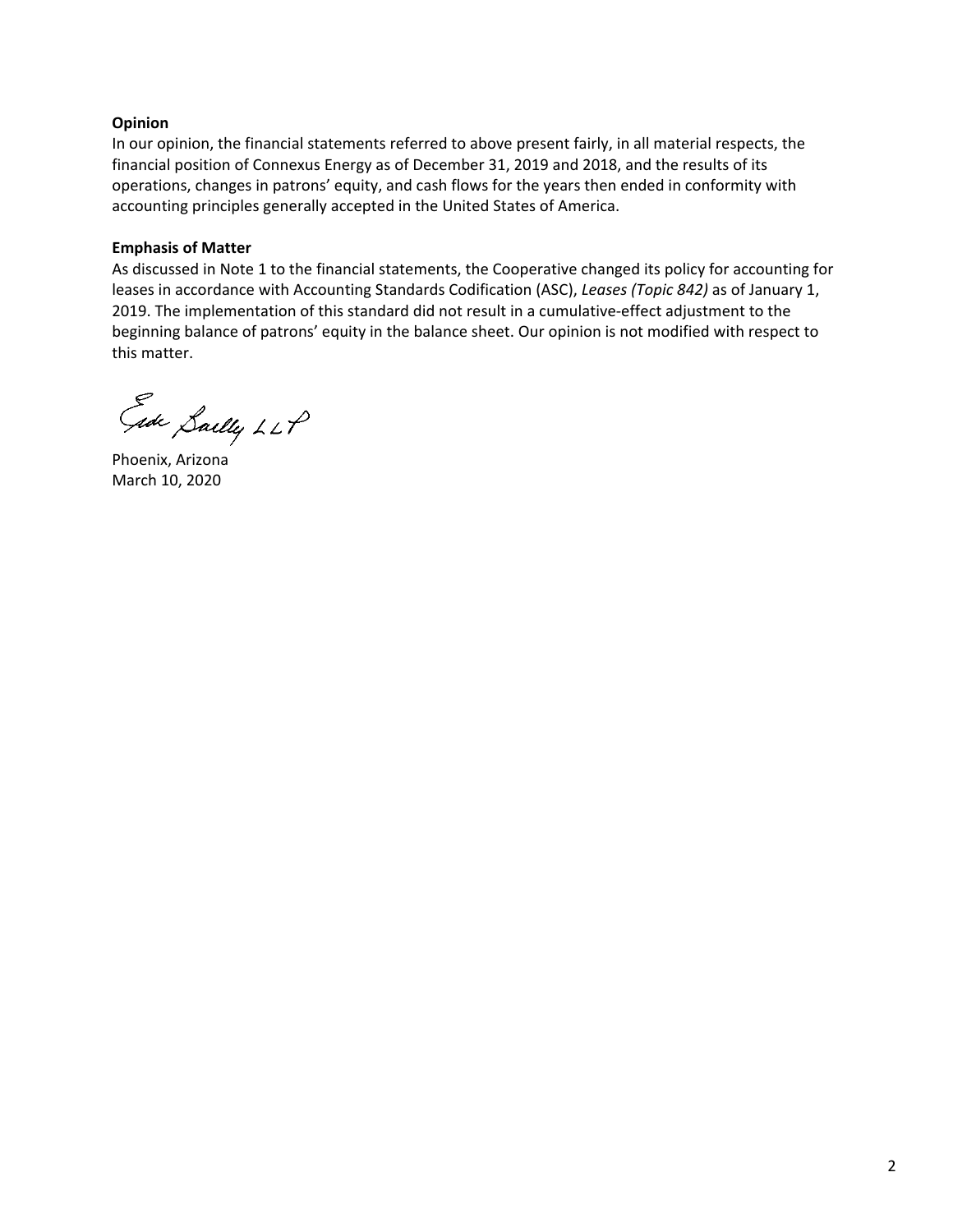Connexus Energy

Balance Sheets

December 31, 2019 and 2018

|                                         | 2019            | 2018            |
|-----------------------------------------|-----------------|-----------------|
| Assets                                  |                 |                 |
| <b>Utility Plant</b>                    |                 |                 |
| Distribution system                     | \$323,360,205   | \$312,813,243   |
| General plant                           | 45,757,479      | 46,619,794      |
| Construction work in progress           | 4,292,651       | 2,693,489       |
| Total utility plant                     | 373,410,335     | 362,126,526     |
| Less accumulated depreciation           | (148, 627, 247) | (141, 221, 783) |
| Total utility plant, net                | 224,783,088     | 220,904,743     |
| Other Property and Investments          |                 |                 |
| Investments in associated organizations | 148,834,542     | 146,366,125     |
| Subordinated debt investments           | 8,386,597       | 8,401,813       |
| Other investments                       | 1,216,563       | 1,180,259       |
| Other assets                            | 13,911,938      | 12,310,590      |
| Prepaid expenses                        | 153,633         | 442,655         |
| Energy storage assets                   | 19,992,270      | 20,461,917      |
| Total other property and investments    | 192,495,543     | 189,163,359     |
| <b>Current Assets</b>                   |                 |                 |
| Cash and cash equivalents               | 2,370           | 4,374           |
| Accounts receivable, net                | 30,057,719      | 28,961,784      |
| Material and supplies                   | 4,087,516       | 3,576,446       |
| Prepaid expenses                        | 2,111,389       | 1,160,904       |
| Interest receivable                     | 91,042          | 91,037          |
| <b>Total current assets</b>             | 36,350,036      | 33,794,545      |
| <b>Total assets</b>                     | 453,628,667     | 443,862,647     |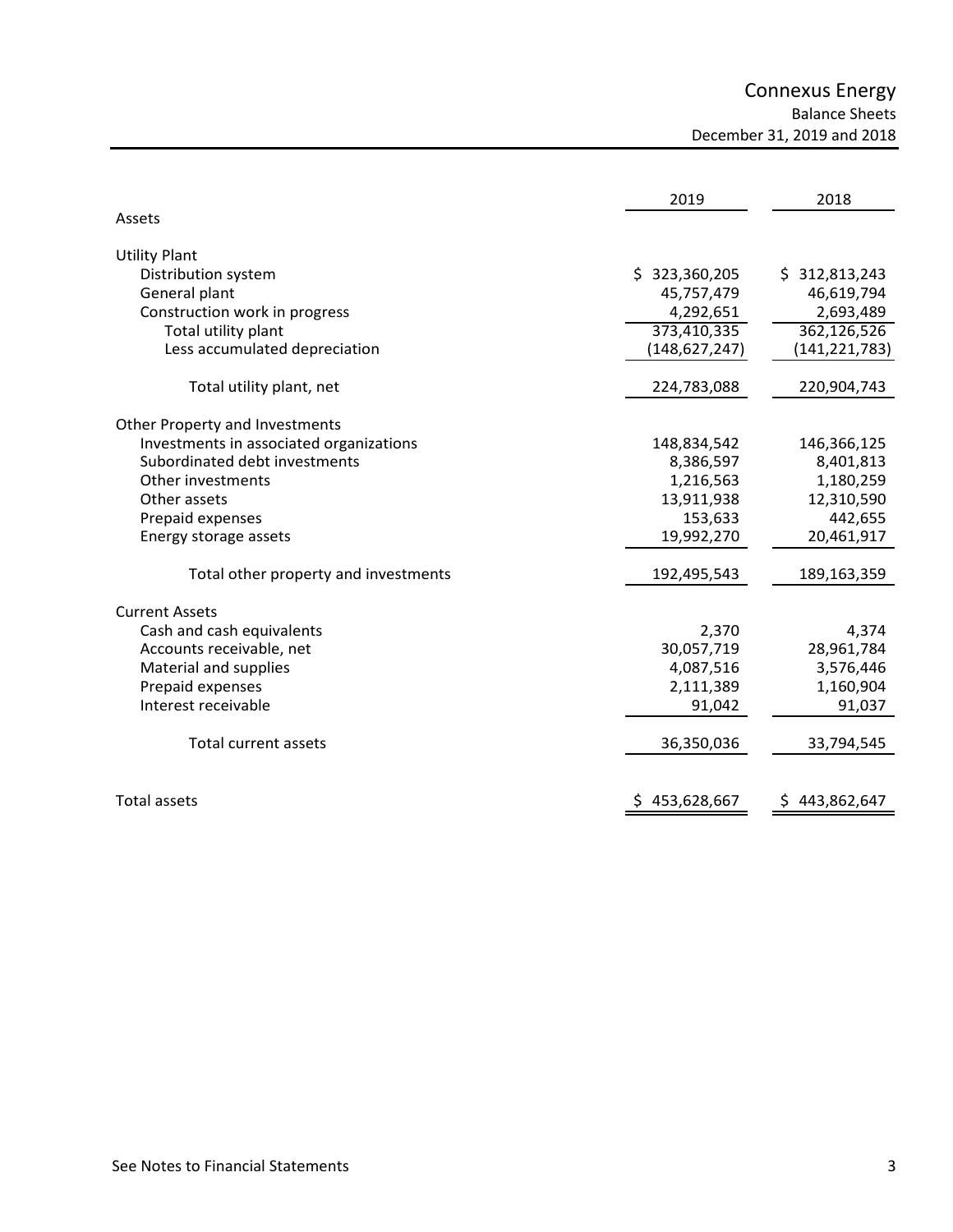Connexus Energy

Balance Sheets

December 31, 2019 and 2018

|                                                      | 2019          | 2018              |
|------------------------------------------------------|---------------|-------------------|
| Patrons' Equity and Liabilities                      |               |                   |
| Patrons' Equity                                      |               |                   |
| Patronage capital                                    | \$188,465,613 | \$189,697,825     |
| Other capital                                        | 15,541,778    | 10,364,941        |
| Total patrons' equity                                | 204,007,391   | 200,062,766       |
|                                                      |               |                   |
| Long-Term Debt, Less Current Maturities              | 161,524,033   | 163,795,561       |
| Other Long-Term Liabilities, Less Current Maturities | 24,345,432    | 25,183,238        |
| <b>Commitments and Contingencies</b>                 |               |                   |
| <b>Current Liabilities</b>                           |               |                   |
| Current maturities of long-term debt                 | 2,271,530     | 752,894           |
| Current maturities of finance lease liability        | 490,000       | 818,477           |
| Revolving term loans payable                         | 12,006,753    | 8,685,197         |
| Accounts payable                                     | 5,322,055     | 4,837,803         |
| Payable to associated organization                   | 25,401,037    | 22,503,927        |
| Member deposits                                      | 1,646,530     | 1,618,624         |
| Accrued compensation and related taxes               | 5,994,263     | 5,340,943         |
| Accrued state and local taxes                        | 5,218,962     | 5,078,101         |
| <b>Accrued interest</b>                              | 1,064,321     | 1,132,077         |
| Patronage capital payable                            | 4,214,922     | 3,932,915         |
| Other current liabilities                            | 121,438       | 120,124           |
| <b>Total current liabilities</b>                     | 63,751,811    | 54,821,082        |
| Total patrons' equity and liabilities                | 453,628,667   | 443,862,647<br>S. |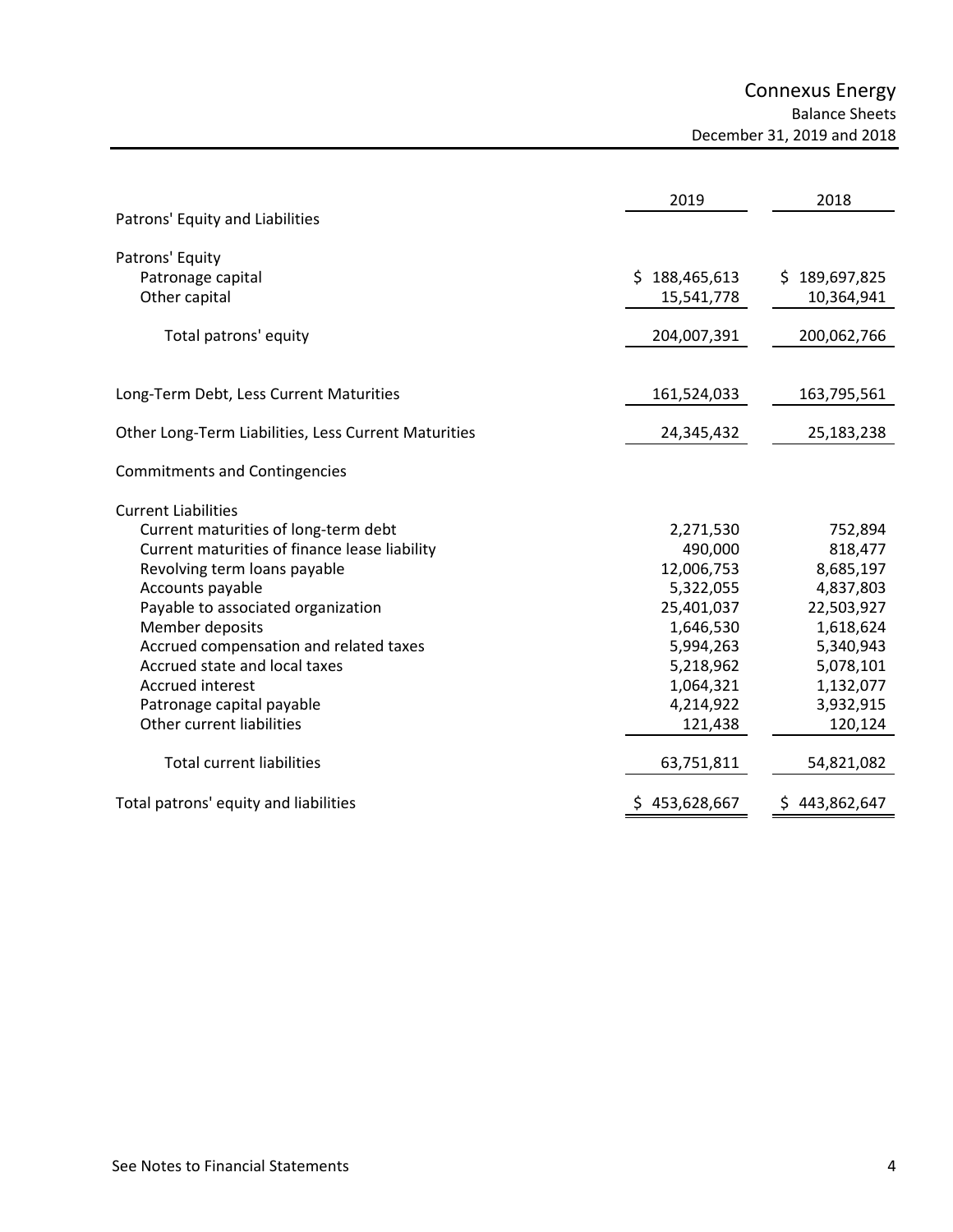# Connexus Energy Statements of Operations Years Ended December 31, 2019 and 2018

|                                          | 2019              | 2018              |
|------------------------------------------|-------------------|-------------------|
| <b>Operating Revenue</b>                 |                   |                   |
| Electric revenue                         | 238,090,038<br>Ś. | 272,683,583<br>S. |
| Utility services revenue                 | 1,423,090         | 1,260,591         |
| Total operating revenue                  | 239,513,128       | 273,944,174       |
| <b>Operating Expense</b>                 |                   |                   |
| Cost of power                            | 168,776,446       | 197,268,907       |
| Labor and related expenses               | 27,079,322        | 26,308,786        |
| Electric operations expenses             | 6,082,070         | 5,407,879         |
| Fees and services                        | 2,663,932         | 2,317,428         |
| Marketing                                | 999,727           | 680,690           |
| Operating supplies and maintenance       | 4,290,490         | 4,206,602         |
| Depreciation                             | 12,405,270        | 11,917,345        |
| Property taxes                           | 3,952,133         | 3,797,057         |
| Other                                    | 683,872           | 917,074           |
| Total operating expense                  | 226,933,262       | 252,821,768       |
| <b>Operating Margin</b>                  | 12,579,866        | 21,122,406        |
| Other margins (expenses)                 |                   |                   |
| Interest expense                         | (6,911,706)       | (6,590,303)       |
| Interest income                          | 373,135           | 368,768           |
| Allocation of Great River Energy margins | 5,110,513         | 5,103,745         |
| Gain from equity investments             | 152,029           | 156,412           |
| Other income                             | 1,547,869         | 970,456           |
| Net periodic pension income (costs)      | 89,299            | 530,782           |
| Total other margins                      | 361,139           | 539,860           |
| <b>Net Margin</b>                        | 12,941,005        | \$<br>21,662,266  |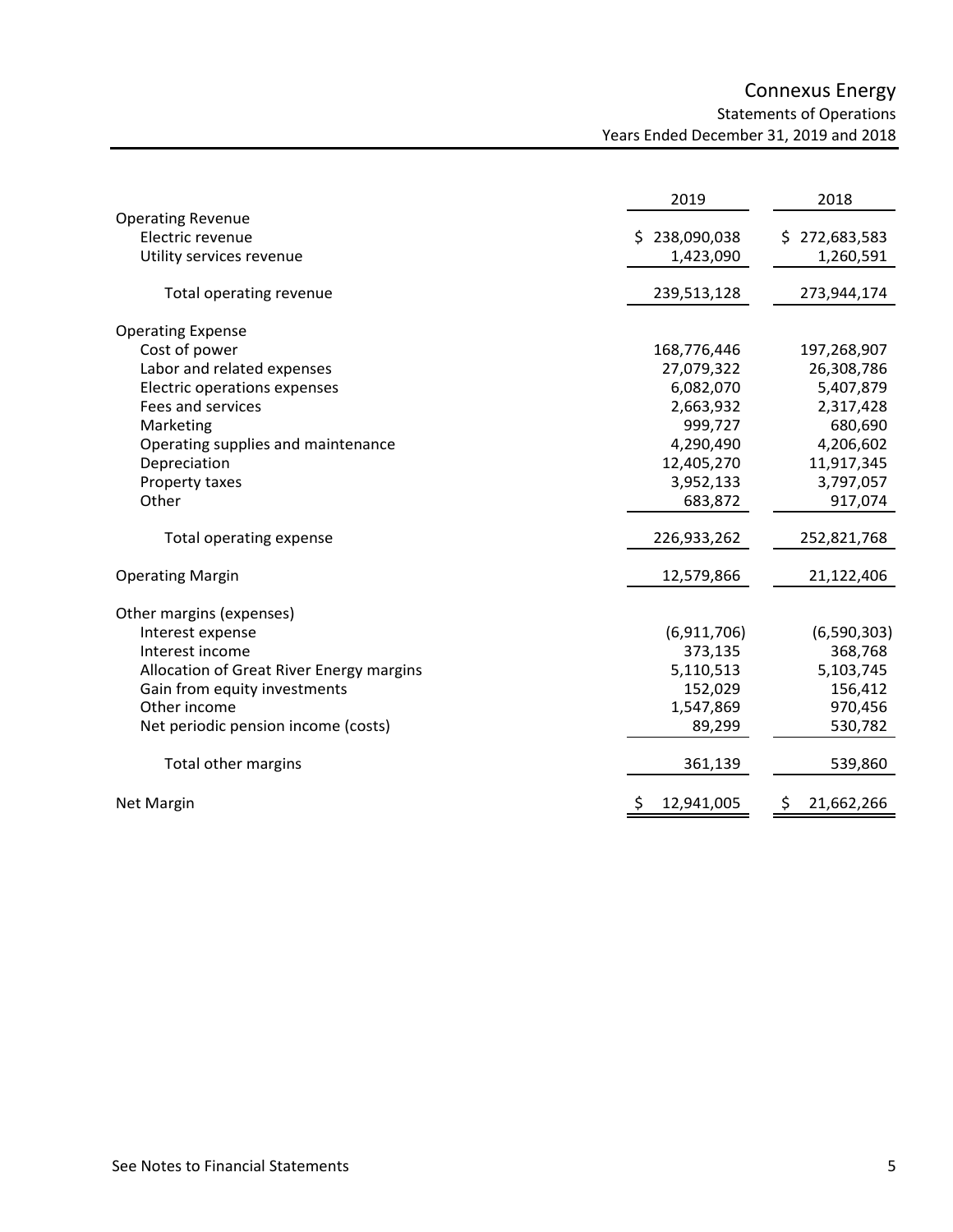# Connexus Energy Statements of Changes in Patrons' Equity Years Ended December 31, 2019 and 2018

|                             | Patronage<br>Capital | Other<br>Capital | Total         |
|-----------------------------|----------------------|------------------|---------------|
| Balance - December 31, 2017 | \$179,727,777        | \$<br>6,655,778  | \$186,383,555 |
| Net margin                  | 21,662,266           |                  | 21,662,266    |
| Capital credits retired     | (11,692,218)         | 3,709,163        | (7,983,055)   |
| Balance - December 31, 2018 | 189,697,825          | 10,364,941       | 200,062,766   |
| Net margin                  | 12,941,005           |                  | 12,941,005    |
| Capital credits retired     | (14, 173, 217)       | 5,176,837        | (8,996,380)   |
| Balance - December 31, 2019 | 188,465,613          | 15,541,778       | 204,007,391   |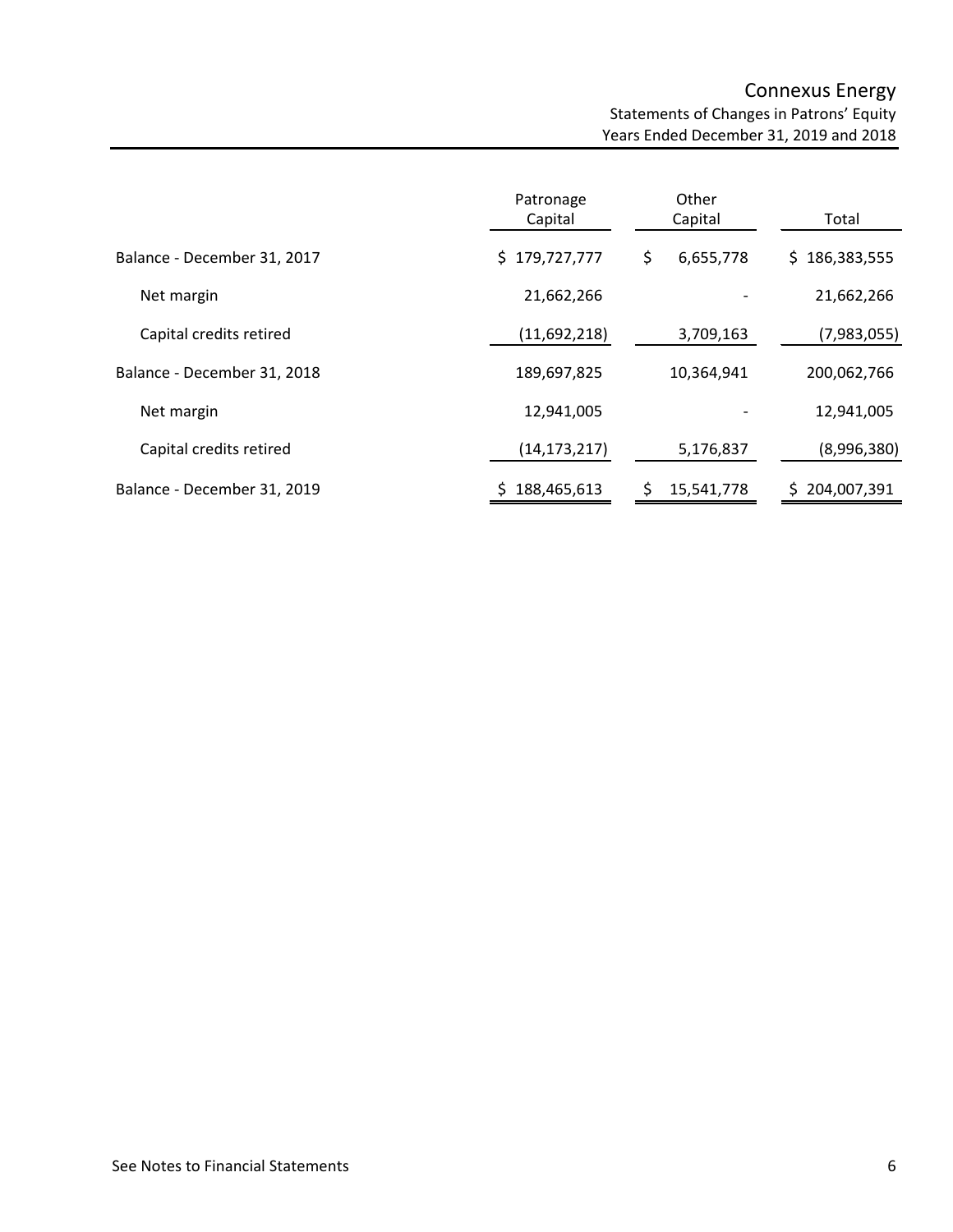# Connexus Energy Statements of Cash Flows Years Ended December 31, 2019 and 2018

|                                                           | 2019             | 2018             |
|-----------------------------------------------------------|------------------|------------------|
| <b>Operating Activities</b>                               |                  |                  |
| Net margin                                                | 12,941,005<br>Ŝ. | 21,662,266<br>S. |
| Adjustments to reconcile net margin                       |                  |                  |
| to net cash from operating activities                     |                  |                  |
| Depreciation                                              | 12,405,270       | 11,917,345       |
| Great River Energy patronage allocated to the Cooperative | (5, 110, 513)    | (5, 103, 745)    |
| Other patronage allocated to the Cooperative              | (914, 227)       | (925, 535)       |
| Gain from equity investments                              | (152, 029)       | (156, 412)       |
| Net gain on dispositions of property                      | (601, 870)       | (25, 678)        |
| Amortization of energy storage assets                     | 296,786          |                  |
| Change in assets and liabilities                          |                  |                  |
| Accounts receivable                                       | (1,095,935)      | (1,833,566)      |
| Materials and supplies                                    | (511,070)        | (758, 785)       |
| Other assets                                              | (801, 152)       | (806, 626)       |
| Accounts payable and member deposits                      | 749,114          | 693,090          |
| Payable to associated organization                        | 2,897,110        | (6,670,996)      |
| <b>Accrued liabilities</b>                                | 727,739          | 728,536          |
| Other long-term liabilities                               | (1,655,071)      | 189,979          |
|                                                           |                  |                  |
| Net Cash from Operating Activities                        | 19,175,157       | 18,909,873       |
| <b>Investing Activities</b>                               |                  |                  |
| Electric plant additions and replacements - net           | (17,002,039)     | (22, 367, 460)   |
| Proceeds received from sale of plant                      | 580,109          | 522,915          |
| Proceeds from patronage capital and other investments     | 3,687,264        | 604,378          |
| Net Cash used for Investing Activities                    | (12, 734, 666)   | (21, 240, 167)   |
|                                                           |                  |                  |
| <b>Financing Activities</b>                               |                  |                  |
| Advances on long-term debt                                |                  | 15,000,000       |
| Principal payments on long-term debt                      | (752, 892)       | (715,900)        |
| Repayments on revolving term loan agreement               | (8,685,197)      | (13, 184, 244)   |
| Borrowings on revolving term loan agreement               | 12,006,753       | 8,685,197        |
| Principal payments on finance lease                       | (296, 786)       |                  |
| Patronage capital payments to members                     | (8, 714, 373)    | (7,628,182)      |
| Net Cash (used for) from Financing Activities             | (6,442,495)      | 2,156,871        |
| Net Change in Cash and Cash Equivalents                   | (2,004)          | (173, 423)       |
| Cash and Cash Equivalents, Beginning of Period            | 4,374            | 177,797          |
| Cash and Cash Equivalents, End of Period                  | \$<br>2,370      | \$<br>4,374      |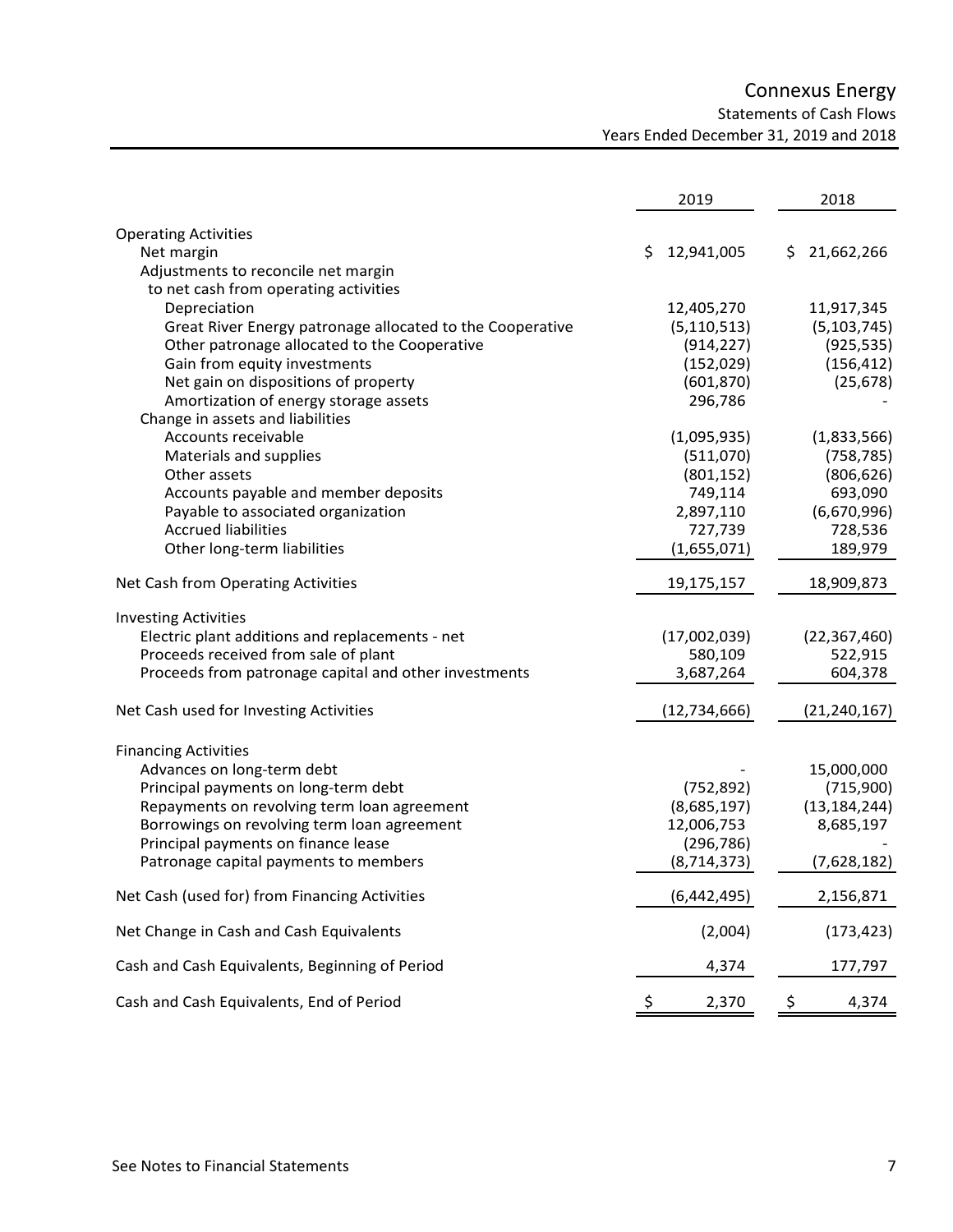# Connexus Energy Statements of Cash Flows Years Ended December 31, 2019 and 2018

|                                                                                                                       |    | 2019      |    | 2018       |
|-----------------------------------------------------------------------------------------------------------------------|----|-----------|----|------------|
| Supplemental Disclosures of Cash Flow Information<br>Cash payments for interest on long-term debt                     |    | 6,849,184 | S  | 6,514,006  |
| Supplemental Disclosure of Noncash Operating and Investing Activities<br>Plant purchases included in accounts payable | Ś  | 741.202   |    | 978.158    |
| Plant acquired under lease                                                                                            | \$ |           |    | 20,461,917 |
| Lease liability remeasurement                                                                                         |    | 172.861   | \$ |            |
| Supplemental Disclosure of Noncash Financing Activities<br>Long-term liabilities incurred for interest modification   |    | 958.435   |    |            |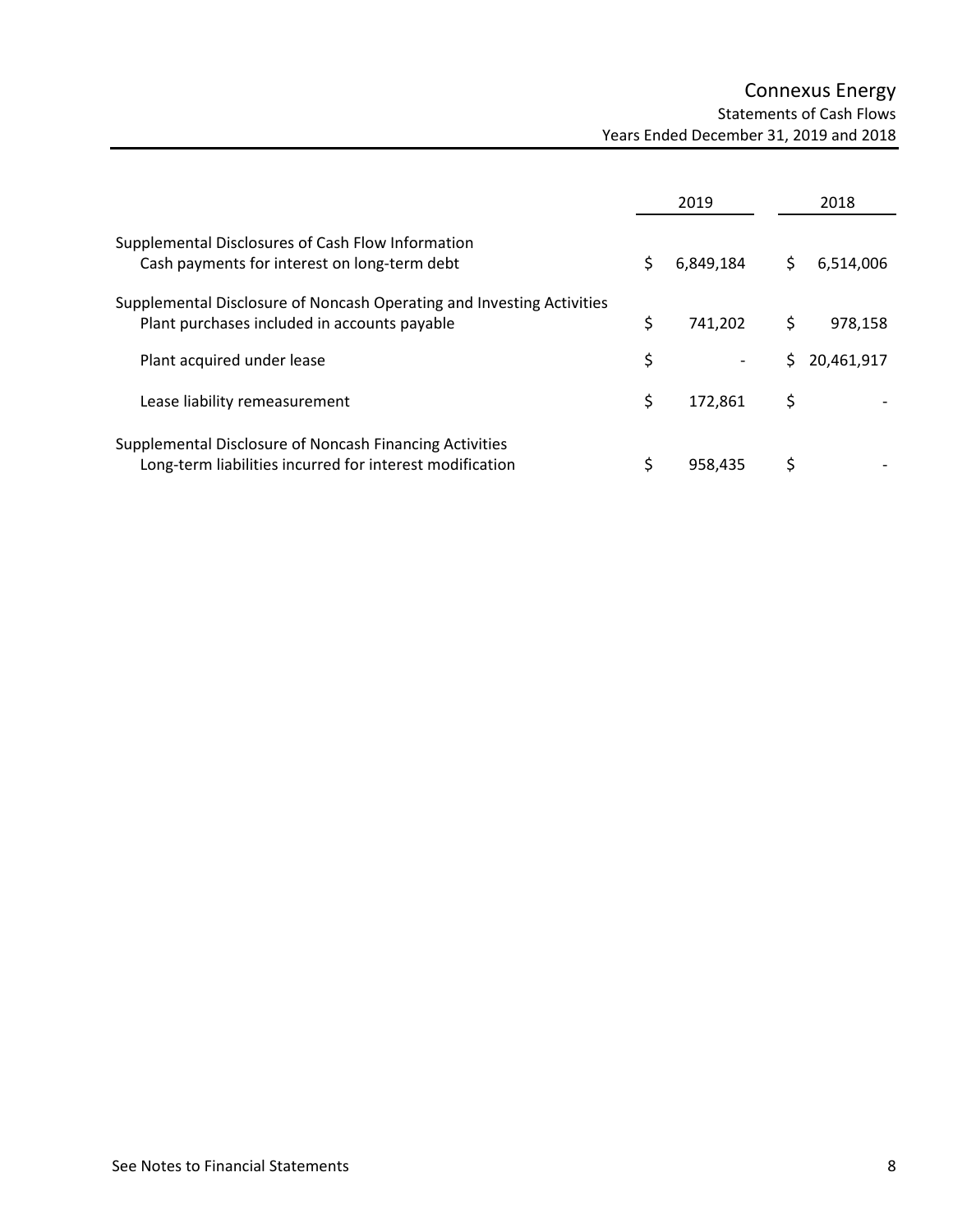# **Note 1 ‐ Summary of Significant Accounting Policies**

# **Organization**

Connexus Energy (the "Cooperative") is a member‐owned organization engaged principally in the distribution and sale of electricity to approximately 136,000 members in seven counties in the north suburban area of Minneapolis and St. Paul, Minnesota.

The Cooperative follows the Federal Energy Regulatory Commission's Uniform System of Accounts prescribed for Class A and B Electric Utilities.

The Cooperative's financial statements are prepared in accordance with accounting principles generally accepted in the United States of America, based on standards issued by the Financial Accounting Standards Board (FASB).

# **Use of Estimates**

In recording transactions and balances resulting from business operations, the Cooperative uses estimates based on the best information available. Estimates are used for such items as plant depreciable lives, uncollectible accounts, unbilled revenues, and actuarially determined benefit costs. As better information becomes available (or actual amounts are determinable), the recorded estimates are revised. Consequently, operating results can be affected by revisions to prior accounting estimates.

# **Regulatory Accounting**

As a result of the ratemaking process, the Cooperative applies Accounting Standards Codification (ASC) 980, *Regulated Operations*. The application of generally accepted accounting principles by the Cooperative differs in certain respects from the application by non‐regulated businesses as a result of applying ASC 980. Such differences generally relate to the time at which certain items enter into the determination of net margins in order to follow the principle of matching costs and revenues.

#### **Income Taxes**

The Cooperative is exempt from federal and state income taxes under Section 501(c)(12) of the Internal Revenue Code. The Cooperative is subject to income tax on its unrelated business income.

The Cooperative evaluates its income tax positions on an annual basis. Management has determined that there are no uncertain tax positions at December 31, 2019 and 2018 that meet the criteria for recognition in the financial statements.

The Cooperative would recognize future accrued interest and penalties related to unrecognized tax benefits in income tax expense if incurred.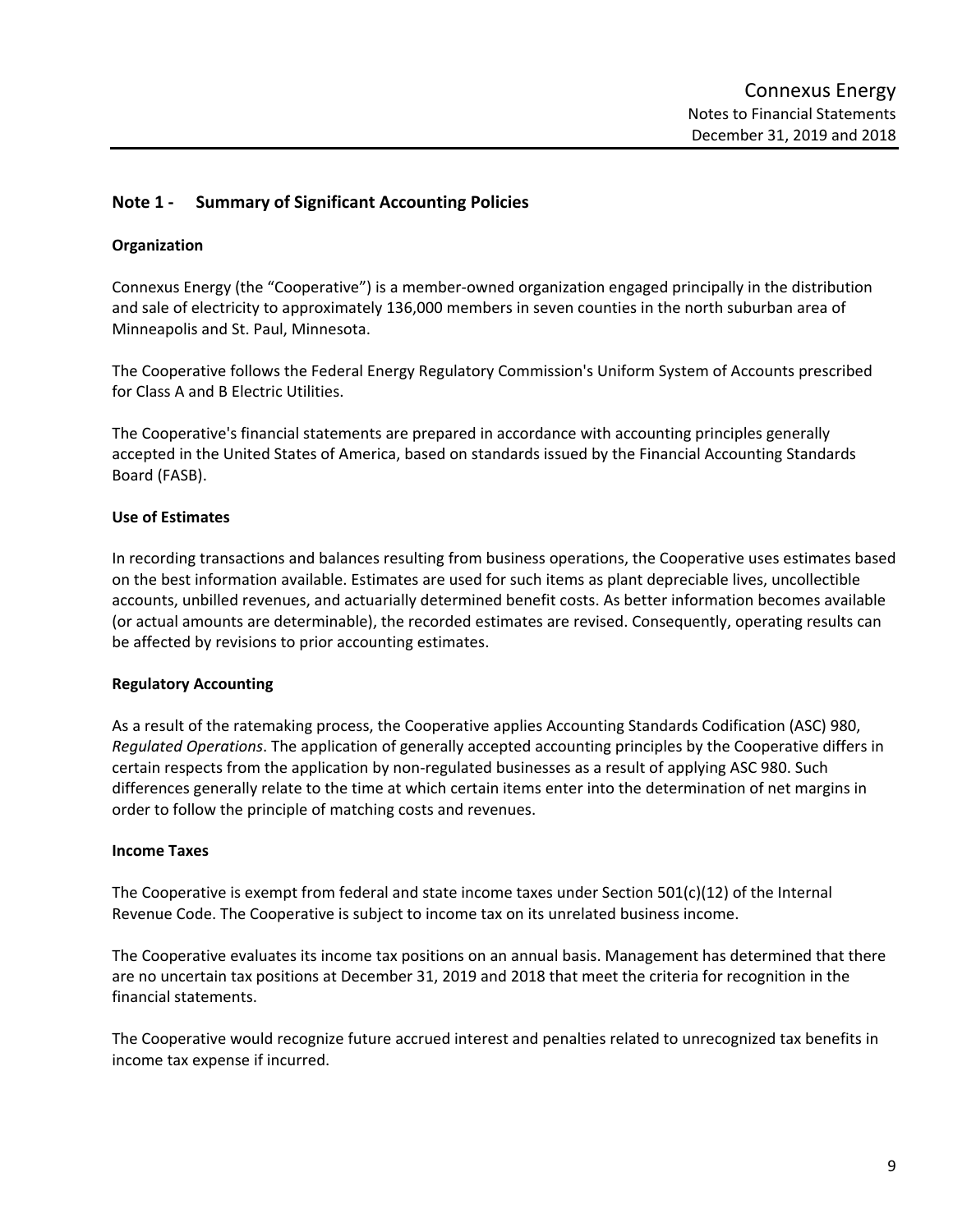# **Concentration of Risk**

As of December 31, 2019 and 2018, approximately 34% and 35% of the Cooperative's labor force was covered by a collective bargaining agreement. The current agreement is set to expire on January 31, 2022.

# **Utility Plant and Retirements**

Utility plant is stated at cost. The cost of additions to utility plant includes contracted work, direct labor and materials and allocable overheads, reduced by cash contributions in aid of construction received from members. When units of property are retired, sold or otherwise disposed of in the ordinary course of business, their average book cost less net salvage is charged to accumulated depreciation. Repairs and the replacement and renewal of items determined to be less than units of property are charged to maintenance expense.

Depreciation expense is computed by applying composite rates to the monthly balance for all classes of utility plant, except for transportation equipment and other general plant assets, which are depreciated on a unit basis. The depreciation rate as a percentage of the average balance of depreciable property was 3.4% at December 31, 2019 and 2018.

# **Recoverability of Long‐Lived Assets**

The Cooperative accounts for the impairment or disposal of long‐lived assets in accordance with FASB accounting guidance, which requires long‐lived assets, such as property and equipment, to be evaluated for impairment whenever events or changes in circumstances indicate the carrying amount of the assets may not be recoverable. The Cooperative determines potential impairment by comparing the carrying value of its assets with the sum of the undiscounted cash flows expected to be provided by operating and eventually disposing of the asset. Should the sum of the expected future net cash flows be less than the carrying values, the Cooperative would determine whether an impairment loss should be recognized. An impairment loss would be quantified by comparing the amount by which the carrying value exceeds the fair value of the asset based on quoted market prices or the present value of the expected future cash flows to be generated by the asset. To date, management has determined that no impairment of these assets exists.

The Cooperative accounts for the impairment of equity method investments in accordance with FASB guidance, which requires equity investments to be evaluated for impairment whenever events or changes in circumstances indicate the carrying amount of the assets may not be recoverable. Evidence of a loss in value might include, but would not necessarily be limited to, absence of an ability to recover the carrying amount of the investment or inability of the investee to sustain an earnings capacity, which would justify the carrying amount of the investment. As of December 31, 2019 and 2018, and during the years then ended, the Cooperative determined that there were no impaired equity method investments.

# **Cash and Cash Equivalents**

Cash and cash equivalents include cash on hand and highly liquid investments with an original maturity of three months or less.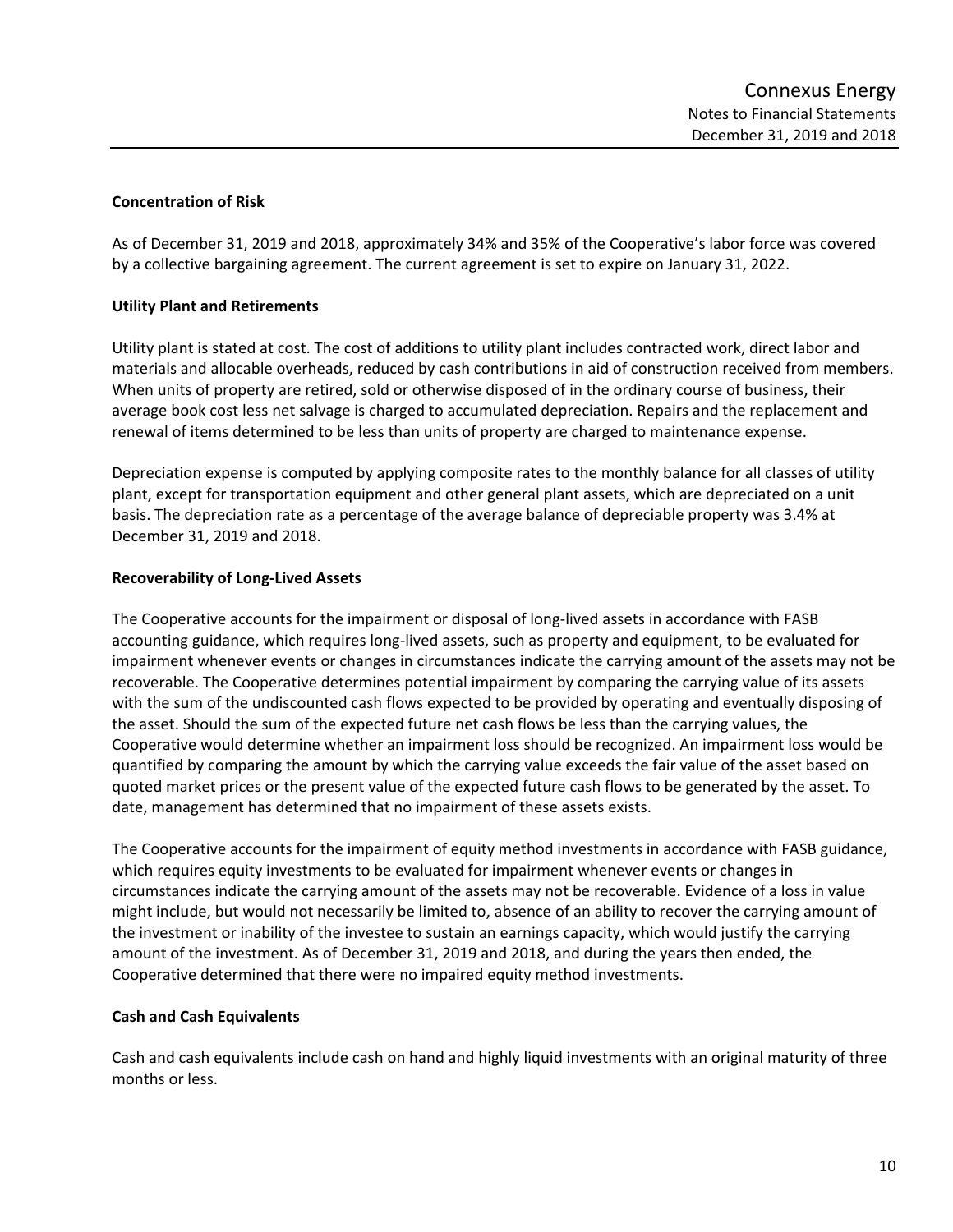# **Accounts Receivable and Credit Policy**

The Cooperative's revenue contracts provide it with the unconditional right to consideration upon delivery of electricity to its members; therefore, a receivable is recognized in the period the Cooperative provides energy to its members, so no contract assets or liabilities exist. The unconditional right to consideration is represented by contract receivables which are presented on the balance sheet as accounts receivable, net.

Accounts receivable are uncollateralized member obligations due under terms established by the Board of Directors. Past due balances on active accounts are subject to disconnection of service. The Cooperative has the ability to charge deposits on members based on an analysis of their prior utility payment history.

The beginning and ending balances for accounts receivable, net of allowances for doubtful accounts, and contract liabilities were as follows for the year ended December 31, 2019:

|                                      | December 31,<br>2019           | January 1,<br>2019             |
|--------------------------------------|--------------------------------|--------------------------------|
| <b>Billed</b><br>Unbilled            | 15,349,419<br>S.<br>14,708,300 | 15,704,497<br>S.<br>13,257,287 |
| Total accounts receivable, net       | 30,057,719                     | 28,961,784                     |
| Member deposits - contract liability | 1,646,530                      | 1,618,624                      |

# **Allowance for Doubtful Accounts**

The allowance for doubtful accounts represents the Cooperative's estimate of probable amounts that will not be collectible in our existing receivables. The estimate is determined based on historical patterns of collections and losses from previous receivables. The carrying amount of accounts receivable is reduced by the allowance for doubtful accounts in the balance sheets. The allowance for doubtful accounts at December 31, 2019 and 2018 was \$38,841 and \$97,235.

# **Material and Supplies**

Material and supplies are stated at the lower of average cost or market.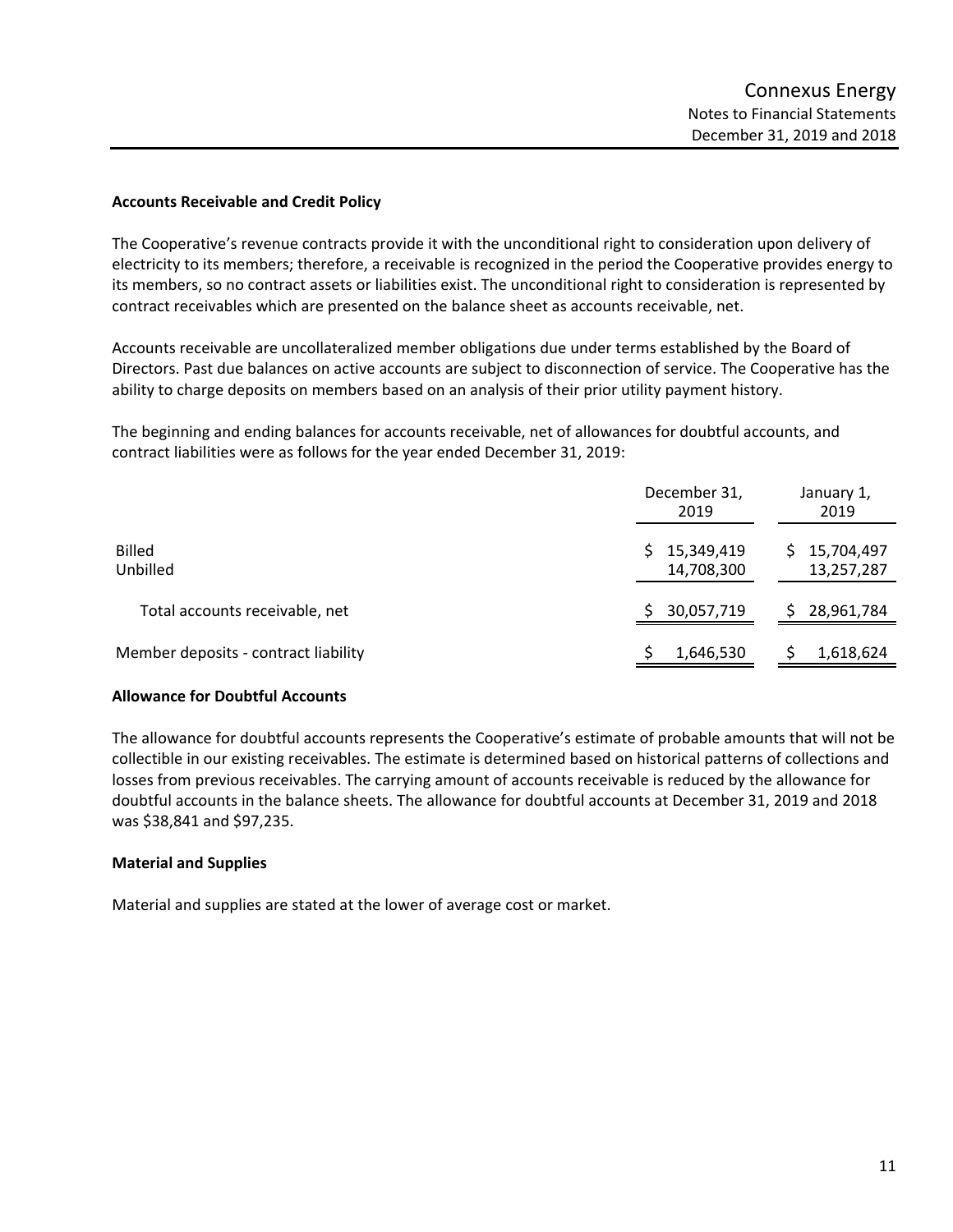# **Investments**

The Cooperative has investments in associated companies. The Cooperative has determined that these investments do not have a readily determinable fair value. Investments in associated companies are recorded at the Cooperative's share of allocated patronage capital. These investments are assessed for impairment, if any, and adjusted for changes resulting from observable price changes in orderly transactions for the identical or a similar investment of the same issuer. The Cooperative has not identified any impairments and there has not been observable price changes during the years ended December 31, 2019 and 2018.

Some subordinate debt investments are a condition of loans from the National Rural Utilities Cooperative Finance Corporation and are accounted for at amortized cost, net of any impairment.

The Cooperative also has various investments that are accounted for using the equity method based on the Cooperative's ownership percentage in the investee. Under the equity method, the Cooperative records its proportionate share of earnings and losses of the investee. Distributions from these investments reduce the carrying value.

# **Derivative Instruments and Hedging Activities**

The Cooperative's policy is to not use freestanding derivatives and to not enter into contracts with terms that cannot be designated as normal purchases or sales. Management has determined that the Cooperative has no freestanding or embedded derivatives.

# **Fair Value Measurements**

The Cooperative has determined the fair value of certain assets and liabilities in accordance with the provisions of Accounting Standards Codification (ASC) 820, *Fair Value Measurements and Disclosures*, which provides a framework for measuring fair value under generally accepted accounting principles

ASC 820 defines fair value as the exchange price that would be received for an asset or paid to transfer a liability (an exit price) in the principal or most advantageous market for the asset or liability in an orderly transaction between market participants on the measurement date. ASC 820 requires that valuation techniques maximize the use of observable inputs and minimize the use of unobservable inputs. ASC 820 also establishes a fair value hierarchy, which prioritizes the valuation inputs into three broad levels.

Level 1 inputs consist of quoted prices in active markets for identical assets or liabilities that the reporting entity has the ability to access at the measurement date. Level 2 inputs are inputs other than quoted prices included within Level 1 that are observable for the related asset or liability. Level 3 inputs are unobservable inputs related to the asset or liability. The Cooperative's policy is to recognize significant transfers between levels on the date of the transfer.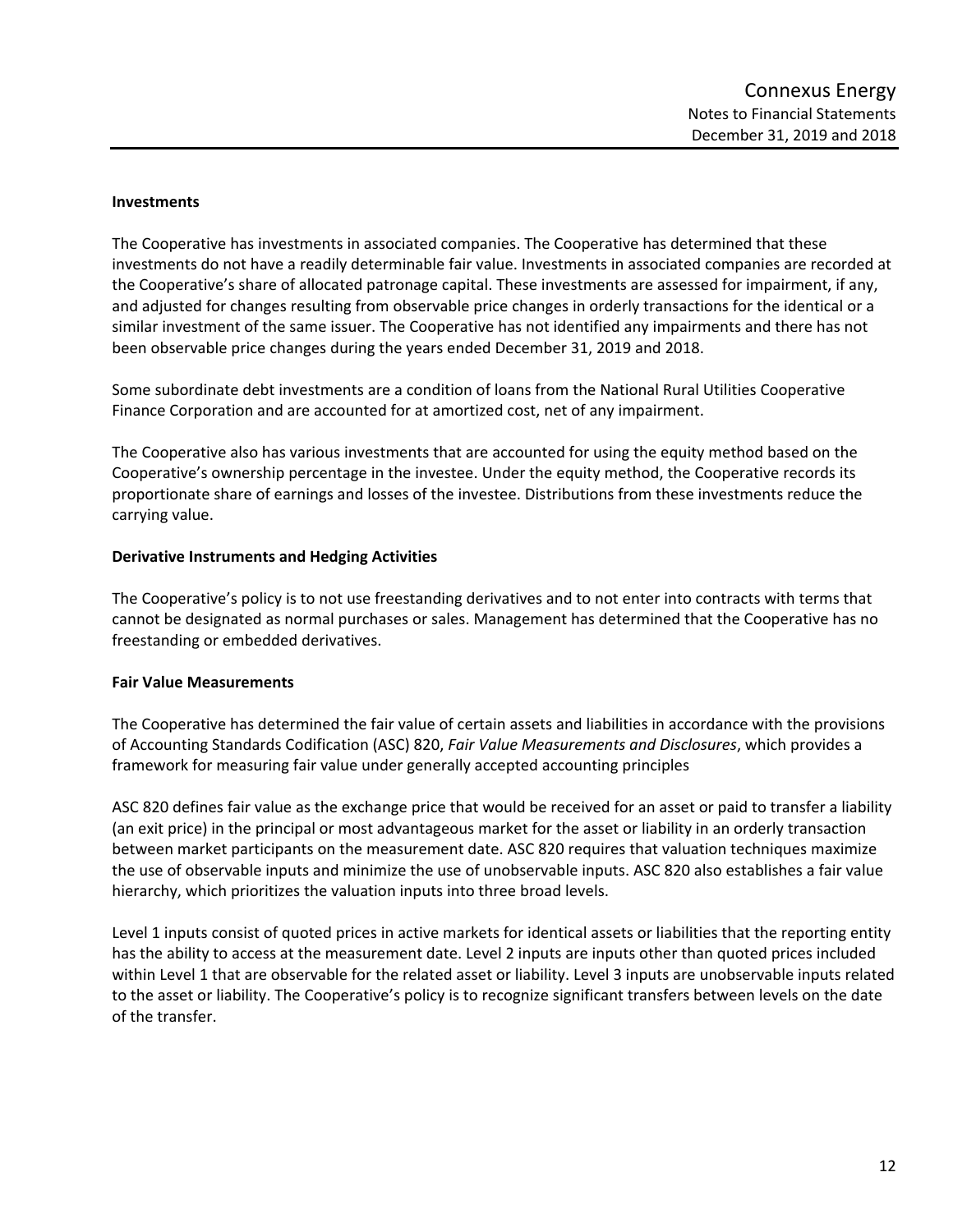### **Other Assets**

Other assets consist primarily of regulatory assets related to the pension plan. Other assets at December 31, 2019 and 2018, are as follows:

|                                                                                               | 2019                                | 2018                                |
|-----------------------------------------------------------------------------------------------|-------------------------------------|-------------------------------------|
| Regulatory asset - pension obligation (Note 7)<br>Benefit plan asset (Note 7)<br>Other assets | 5,858,133<br>4,253,116<br>3,800,689 | 7,881,336<br>1,800,477<br>2,628,777 |
| Total other assets                                                                            | 13,911,938                          | 12,310,590                          |

#### **Patronage Capital**

Margins realized from operations are assigned to members on a patronage basis. Patronage capital is retired on a percentage basis at the discretion of the Board of Directors.

The Cooperative's capital credit retirement policy allows a special, discounted, lump sum payout for members who move or the estate of deceased members. The member's remaining allocation is retained by the Cooperative and is classified as other capital in the statements of changes in patrons' equity.

# **Revenue Recognition**

The Cooperative accounts for member revenues under Accounting Standards Codification (ASC) 606, *Revenue from Contracts with Customers*.

The Cooperative's performance obligation related to the sale of energy is satisfied as energy is delivered to members; therefore, revenue from the delivery of energy is recognized over time as energy is delivered to the members. The Cooperative reads member meters and bills members each month based on a cycle basis. Accordingly, at the end of each month, there is energy delivered to members for which members have not been billed. The Cooperative records an estimate of the unbilled revenues each month.

The Cooperative does not have any significant financing components related to contracts with members as payment is received shortly after being billed to members.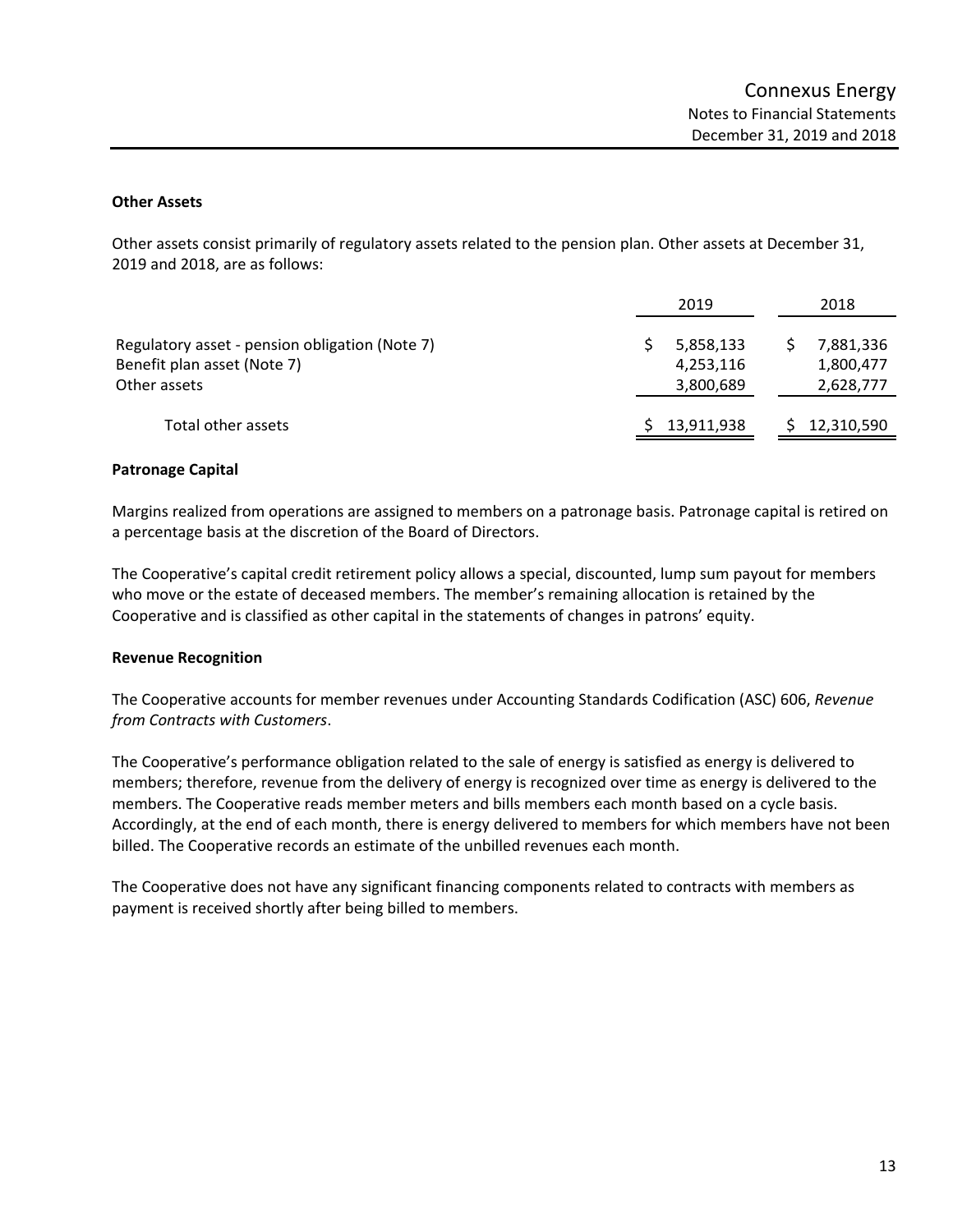The following table depicts revenues by timing of revenue recognition and type of revenue for the year ended December 31, 2019:

|                                                                                                       | 2019                       |
|-------------------------------------------------------------------------------------------------------|----------------------------|
| Electric revenue (transferred over time)<br>Utility service revenues (transferred at a point in time) | \$237,487,338<br>1,423,090 |
| Revenue from contracts with members                                                                   | 238,910,428                |
| Other electric revenue - late fees (outside the scope of ASC 606)                                     | 602,700                    |
| Total operating revenue                                                                               | \$239,513,128              |

# **Sales Taxes**

The Cooperative collects sales taxes on behalf of governmental units from its members and remits the entire amount to the various governmental units. The Cooperative's accounting policy is to exclude the tax collected and remitted from revenue and operating expenses.

# **Power Costs**

Substantially all power costs are monthly billings from the wholesale supplier for power delivered to the Cooperative during the month. Power costs are recorded through the balance sheet date.

# **Nonelectric Operations**

Nonelectric operating revenues have been classified as utility services revenue in the statements of operations.

# **Change in Accounting Principle – Revenue from Contracts with Customers, ASU 2014‐09**

In May 2014, the FASB issued guidance (Accounting Standards Codification [ASC] 606, *Revenue from Contracts with Customers*) which provides a five‐step analysis of contracts to determine when and how revenue is recognized and replaces most existing revenue recognition guidance in U.S. generally accepted accounting principles. The core principle of the new guidance is that an entity should recognize revenue to reflect the transfer of goods and services to customers in an amount equal to the consideration the entity receives or expects to receive. Additionally, the guidance provides additional disclosures related to revenue.

The Cooperative applied ASC 606 to all member contracts effective on January 1, 2019 using the modified retrospective basis. The Cooperative did not identify any significant differences in the timing or amount of revenues recorded. As such, implementation did not have a significant impact on the financial position, results of operations, or cash flows of the Cooperative and there was no cumulative adoption adjustment needed for the effect of the change in accounting principle.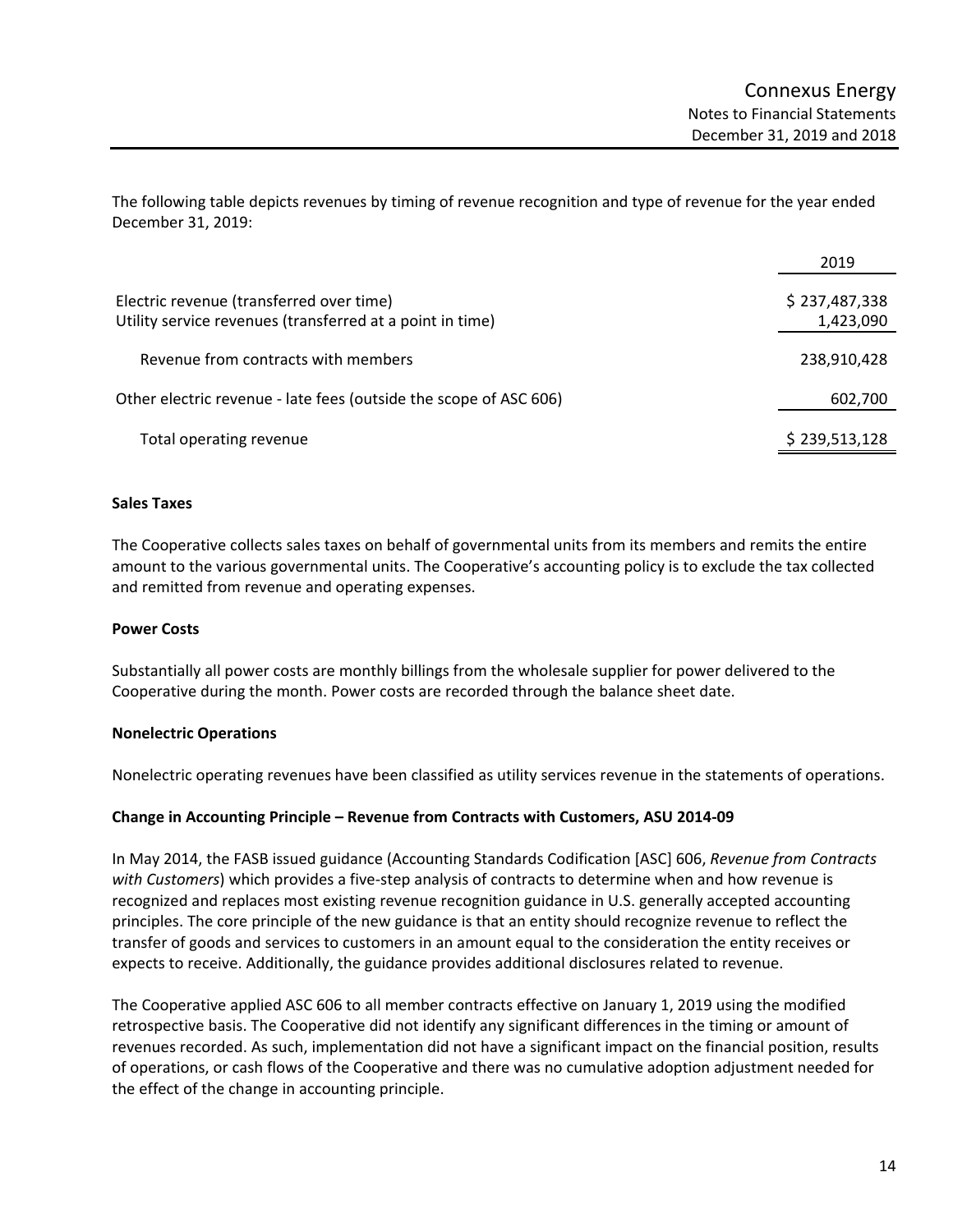# **Change in Accounting Principle – Financial Instruments – Overall, ASU 2016‐01**

Effective January 1, 2019, the Cooperative adopted FASB Accounting Standards Update No. 2016‐01, *Financial Instruments—Overall (Subtopic 825‐10): Recognition and Measurement of Financial Assets and Financial Liabilities*, which affects current U.S. GAAP primarily as it relates to the accounting for equity investments and the presentation and disclosure requirements for financial instruments. The standard had no material impact on the amounts recorded in the Cooperative's financial statements and eliminated certain fair value disclosures for financial instruments.

# **Change in Accounting Principle – Leases, ASU 2016‐02**

Effective January 1, 2019, the Cooperative adopted the new lease accounting guidance in Accounting Standards Update No. 2016‐02, *Leases (Topic 842)*. The Cooperative elected to apply the guidance as of January 1, 2019, the beginning of the adoption period. The comparative financial information and disclosures presented are in accordance with the legacy standard, ASC 840. The standard requires the recognition of right‐of‐use assets and lease liabilities for lease contracts with terms greater than 12 months. Operating lease costs are recognized in the income statement as a single lease cost and finance lease costs are recognized in two components, interest expense and amortization expense. The Cooperative has elected the package of practical expedients permitted in ASC Topic 842. Accordingly, the Cooperative accounted for its existing leases as either finance or operating leases under the new guidance, without reassessing (a) whether the contract contains a lease under ASC Topic 842, (b) whether classification of the operating lease would be different in accordance with ASC Topic 842, or (c) whether the unamortized initial direct costs before transition adjustments would have met the definition of initial direct costs in ASC Topic 842 at lease commencement.

The adoption of the standard did not have a significant impact on the financial position, results of operations, or cash flows of the Cooperative and there was no cumulative adoption adjustment needed for the effect of the change in accounting principle.

# **Change in Accounting Principle – Compensation – Retirement Benefits, ASU 2017‐07**

In March 2017, the FASB issued Accounting Standards Update No. 2017‐07 (ASU 2017‐07), *Compensation – Retirement Benefits (Topic 715)*. The guidance was issued to improve the consistency of the presentation of service cost and other components of net periodic benefit costs. The Cooperative has applied the guidance retrospectively to all periods presented. The retrospective adjustment within the 2018 statement of operations resulted in an increase of labor and related expenses and a decrease in operating margin of \$530,782. The retrospective adjustment also resulted in a corresponding increase in net periodic pension income (costs) and increase in total other margins of \$530,782.

The Cooperative has adopted these standards as management believes the standards improve the usefulness and understandability of financial reporting.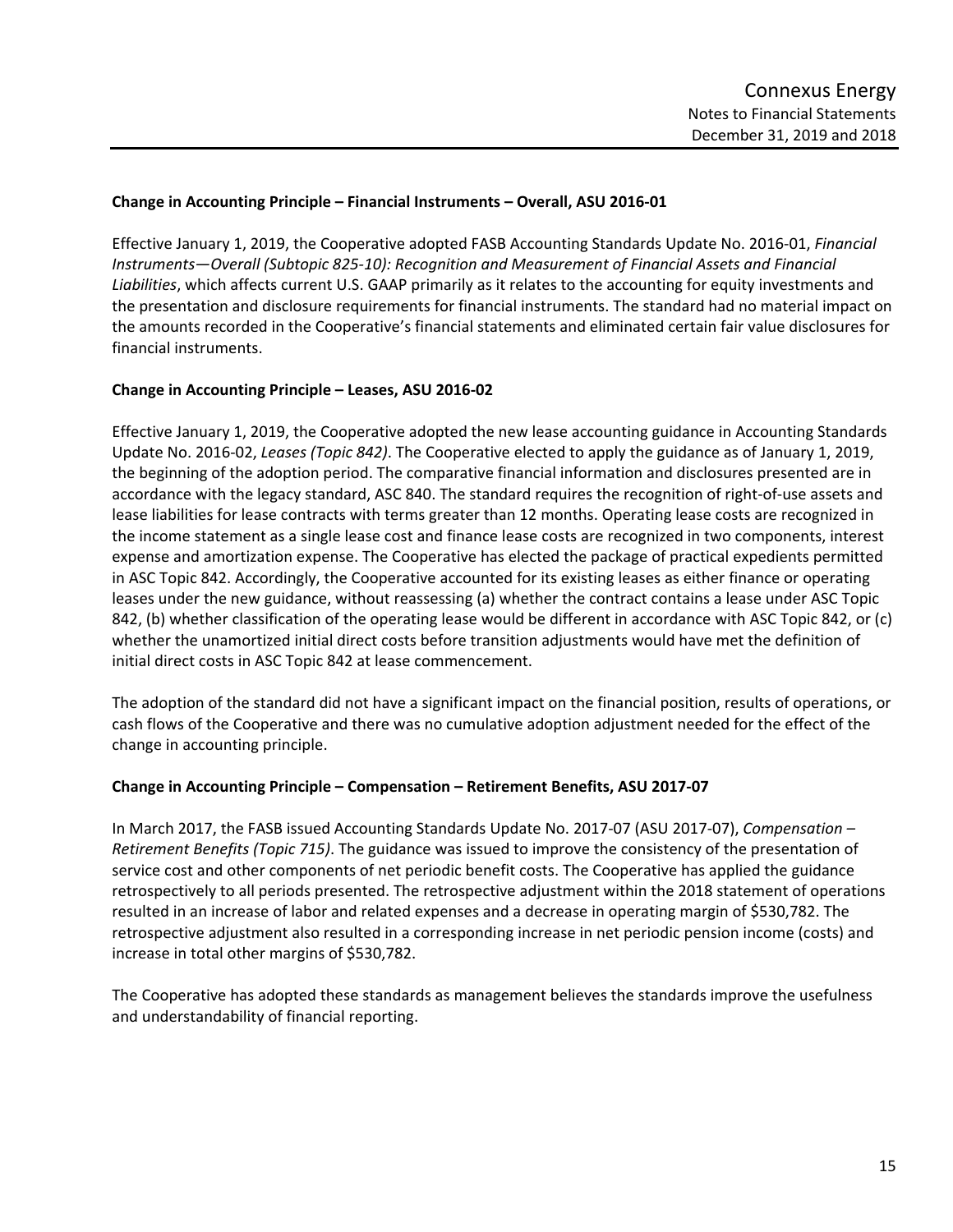# **Reclassifications**

Certain reclassifications of amounts previously reported have been made to the accompanying financial statements to maintain consistency between periods presented. The reclassifications had no impact on net margins or patrons' equity.

# **Note 2 ‐ Subordinated Debt Investments**

Investments in capital term certificates of the National Rural Utilities Cooperative Finance Corporation (NRUCFC) totaled \$3,386,597 and \$3,401,813 at December 31, 2019 and 2018. The capital term certificates consist of 5% capital term certificates that mature, based upon the year of acquisition, beginning October 1, 2070, through October 1, 2080; 3% loan capital term certificates that mature, based upon the year of acquisition, beginning October 1, 2020, through October 1, 2030; and no‐interest loan capital term certificates, which are refunded to the Cooperative based on the outstanding principal loan balance over the term of the corresponding loans from May 1, 2020, through February 1, 2039. Investments in member capital securities with NRUCFC totaled \$5,000,000 at December 31, 2019 and 2018. These securities have a 5% interest rate and a maturity date of December 11, 2044, with a first call date of December 11, 2024. Based on the accounting guidance for debt securities, the capital term certificates and member capital securities are classified as held-to-maturity securities, as the Cooperative has a positive intent and ability to hold the certificates to maturity and are accordingly carried at amortized cost.

# **Note 3 ‐ Investments in Associated Organizations**

The Cooperative is a member of Great River Energy (GRE), which is a generation and transmission cooperative. In 2006, the Cooperative entered into an amended and restated power purchase contract with GRE effective through December 31, 2045. Additionally, effective January 1, 2010, the Cooperative entered into an amended and restated transmission service contract with GRE, which expires on December 31, 2050. Under the terms of the agreements, the Cooperative has agreed to purchase substantially all power from GRE at rates determined by GRE, which are subject to periodic change.

The Cooperative's investment in GRE consists of capital credits for the Cooperative's share of GRE's operating margins that have been allocated but not received. The Cooperative's investment in GRE was \$141,851,249 and \$139,779,923 at December 31, 2019 and 2018. During 2019 and 2018, the Cooperative recognized income of \$5,110,513 and \$5,103,745 related to allocations of capital credits from GRE. During 2019 and 2018, the Cooperative received capital credit retirements of \$3,039,187 and \$0 from GRE.

Currently, the Cooperative purchases approximately 18% of GRE's total power output sold to members. The Cooperative's power purchases from GRE were \$168,988,611 and \$196,439,558 during 2019 and 2018. Accounts payable to GRE was \$25,401,037 and \$22,503,927 at December 31, 2019 and 2018.

The Cooperative has investments in other associated organizations, primarily NRUCFC capital credits, which are accounted for as equity securities. Such investments totaled \$6,983,293 and \$6,586,202 at December 31, 2019 and 2018.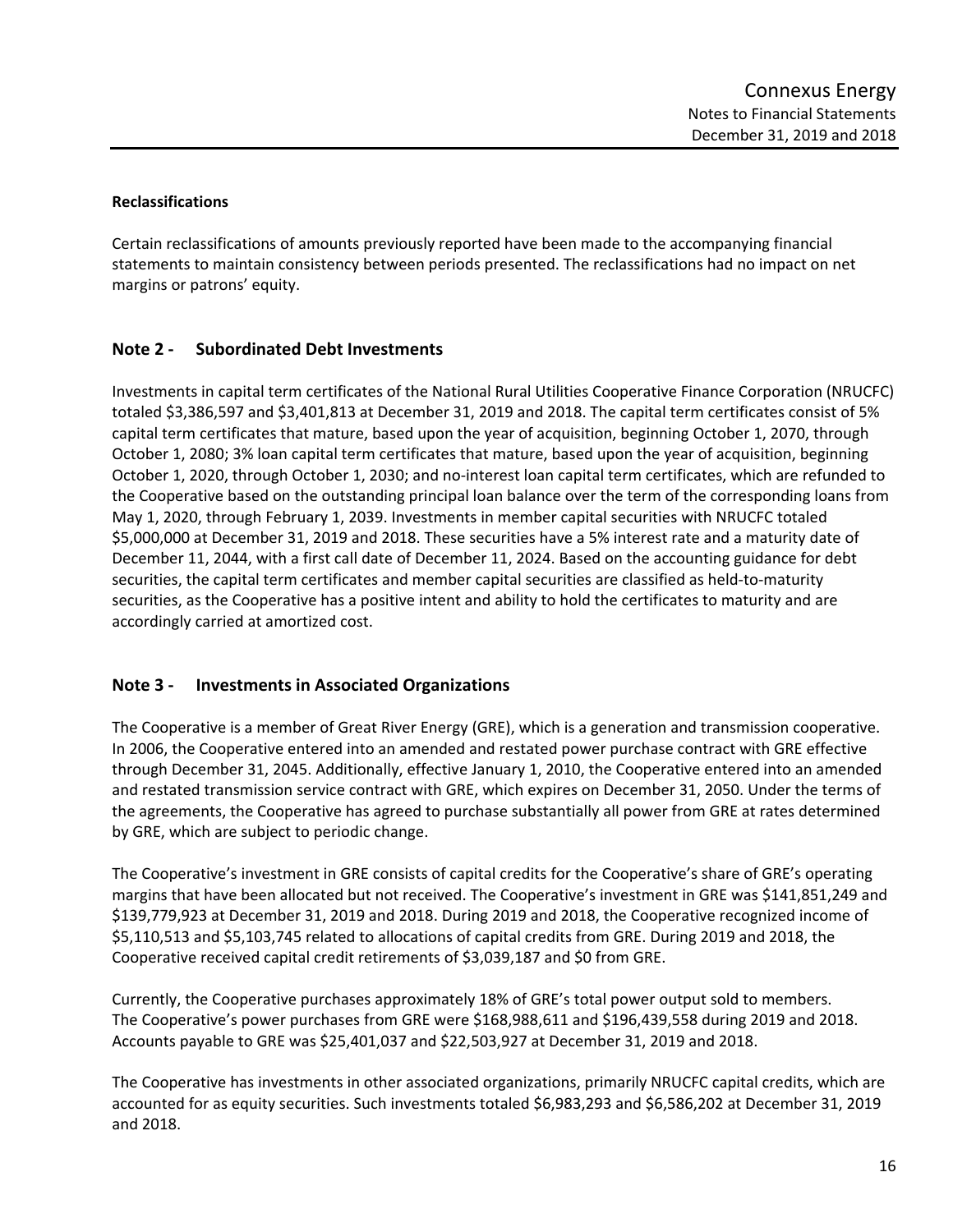# **Note 4 ‐ Other Investments**

The Cooperative maintains an investment in a tree trimming business totaling \$983,965 and \$931,936 at December 31, 2019 and 2018. This investment is recorded under the equity method and is included in other investments in the balance sheets. The Cooperative recognized a net operating gain from this equity investment totaling \$152,029 and \$156,412 in 2019 and 2018.

The Cooperative's investment in solar projects was \$232,597 and \$248,323 at December 31, 2019 and 2018.

# **Note 5 ‐ Long‐Term Debt and Line‐of‐Credit Agreements**

Long-term debt as of December 31, 2019 and 2018, consists of the following:

|                                                                                                                                                                                                                                                                      | 2019                       | 2018                      |
|----------------------------------------------------------------------------------------------------------------------------------------------------------------------------------------------------------------------------------------------------------------------|----------------------------|---------------------------|
| National Rural Utilities Cooperative Finance Corporation (NRUCFC)<br>Mortgage notes bearing interest at 3.07% to 6.45%<br>(4.21% weighted average), due in quarterly installments,<br>including interest, through 2054)<br>Less current maturities of long-term debt | 163,795,563<br>(2,271,530) | 164,548,455<br>(752, 894) |
|                                                                                                                                                                                                                                                                      | 161,524,033                | 163,795,561               |

It is estimated that principal repayments on the above debt for the next five years will be as follows:

| 2020       | 2,271,530   |
|------------|-------------|
| 2021       | 667,804     |
| 2022       | 1,864,506   |
| 2023       | 291,129     |
| 2024       | 303,141     |
| Thereafter | 158,397,453 |
|            |             |
|            | 163,795,563 |

At December 31, 2019, \$156,749,664 of the notes were interest only notes with balloon payments due between 2020 and 2054. Substantially all assets are pledged as collateral on the mortgage notes. The Cooperative has an additional \$25 million in NRUCFC secured mortgage notes that have not been advanced as of December 31, 2019.

The mortgage provisions with NRUCFC require, among other provisions, that the Cooperative maintain certain annual debt service coverage (DSC) levels, including, but not limited to, the average DSC ratio. At December 31, 2019, management believes the Cooperative is in compliance with all loan covenants.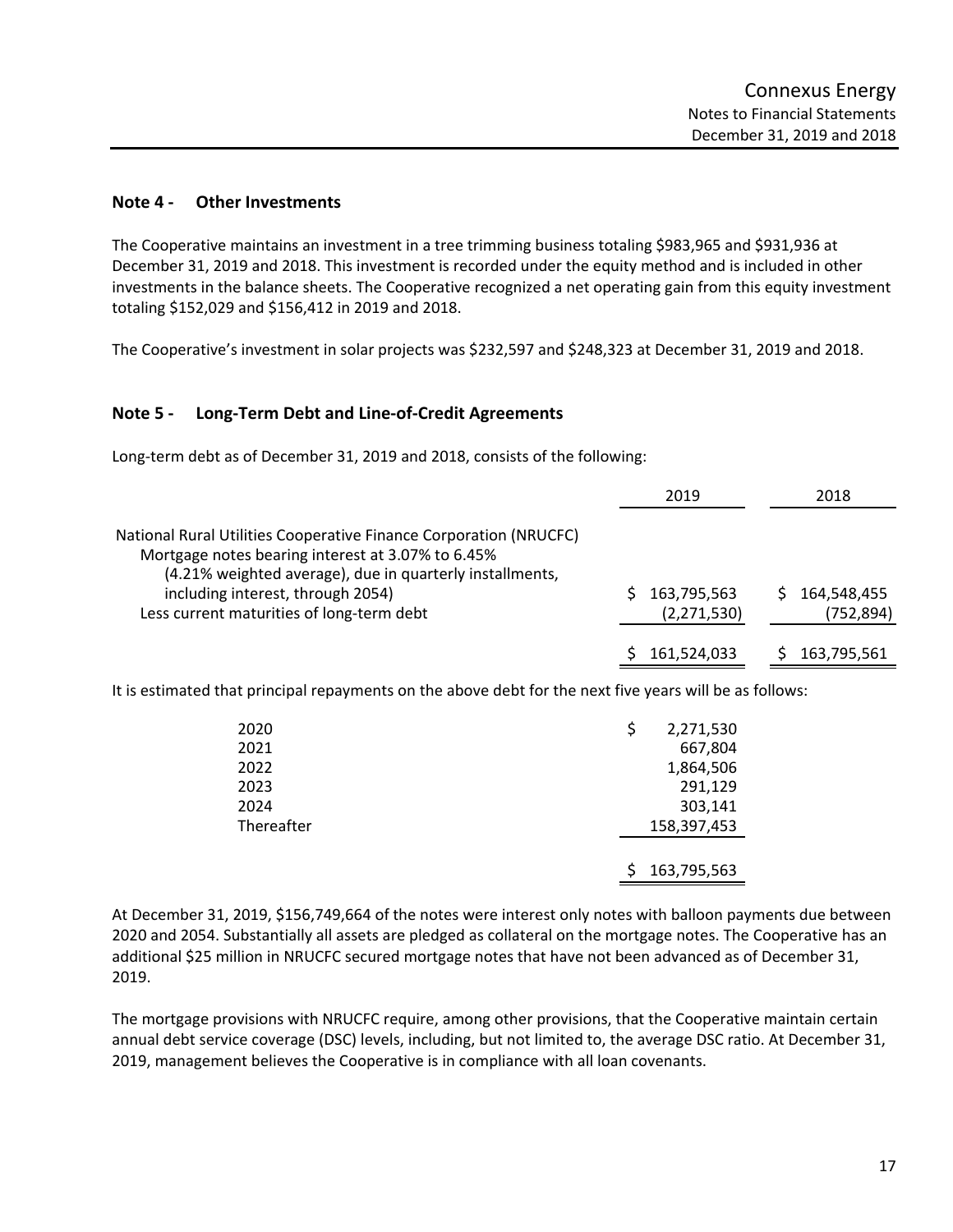In 2018 the Cooperative established an as‐offered uncommitted line‐of‐credit agreement with NRUCFC providing the Cooperative with short-term financing in the total amount of \$20,000,000. The line-of-credit agreement matured in 2019. All advances on the line‐of‐credit agreement were at the sole discretion and approval of NRUCFC. Interest on unpaid principal was payable quarterly at rates established by NRUCFC. There was no outstanding balance on this line-of-credit at December 31, 2018. In 2019 the Cooperative established an additional unsecured line-of-credit agreement with NRUCFC providing the Cooperative with short-term financing in the total amount of \$20,000,000 on a revolving basis. The revolving line‐of‐credit agreement matures on December 31, 2049. Interest on unpaid principal is payable quarterly at rates established by NRUCFC. The interest rate was 2.85% as of December 31, 2019. There was no outstanding balance on this line‐of‐credit at December 31, 2019.

The Cooperative has an unsecured line‐of‐credit agreement with the NRUCFC providing the Cooperative with short-term financing in the total amount of \$35,000,000. The line-of-credit agreement matures on May 5, 2023. Interest on unpaid principal is payable quarterly at rates established by NRUCFC, which are not to exceed the one‐month London Interbank Offered Rate (LIBOR), plus 1.35%. The interest rate was 3.25% as of December 31, 2019. There were no outstanding balances on this line‐of‐credit at December 31, 2019 and 2018.

The Cooperative has also established an unsecured revolving term line‐of‐credit with CoBank ACB. The line‐of‐ credit agreement matures on October 31, 2020 and provides for short‐term loans in an amount not to exceed \$30,000,000. Interest on unpaid principal is payable monthly at rates established by CoBank ACB, which are not to exceed the one‐month LIBOR, plus 1.35%. The interest rate was 3.14% as of December 31, 2019. There were outstanding balances of \$12,006,753 and \$8,685,197 on this line‐of‐credit at December 31, 2019 and 2018.

# **Note 6 ‐ Other Long‐Term Liabilities**

Other long‐term liabilities at December 31, 2019 and 2018, are as follows:

|                                                      | 2019       | 2018             |
|------------------------------------------------------|------------|------------------|
| Finance lease liabilities                            | 19,992,270 | 20,461,917<br>S. |
| Deferred compensation (Note 7)                       | 2,703,212  | 2,350,236        |
| Other                                                | 2,139,950  | 3,189,562        |
|                                                      | 24,835,432 | 26,001,715       |
| Less current maturities of finance lease liabilities | (490,000)  | (818, 477)       |
|                                                      | 24,345,432 | 25,183,238       |

The Cooperative has a 25‐year contract to obtain energy storage services that is characterized as a lease under ASC 842. The weighted‐average discount rate is based on the discount rate implicit in the lease, or if the implicit rate is not readily determinable from the lease, then the Cooperative estimates an applicable incremental borrowing rate. The incremental borrowing rate is estimated using the Cooperative's applicable borrowing rates and the contractual lease term.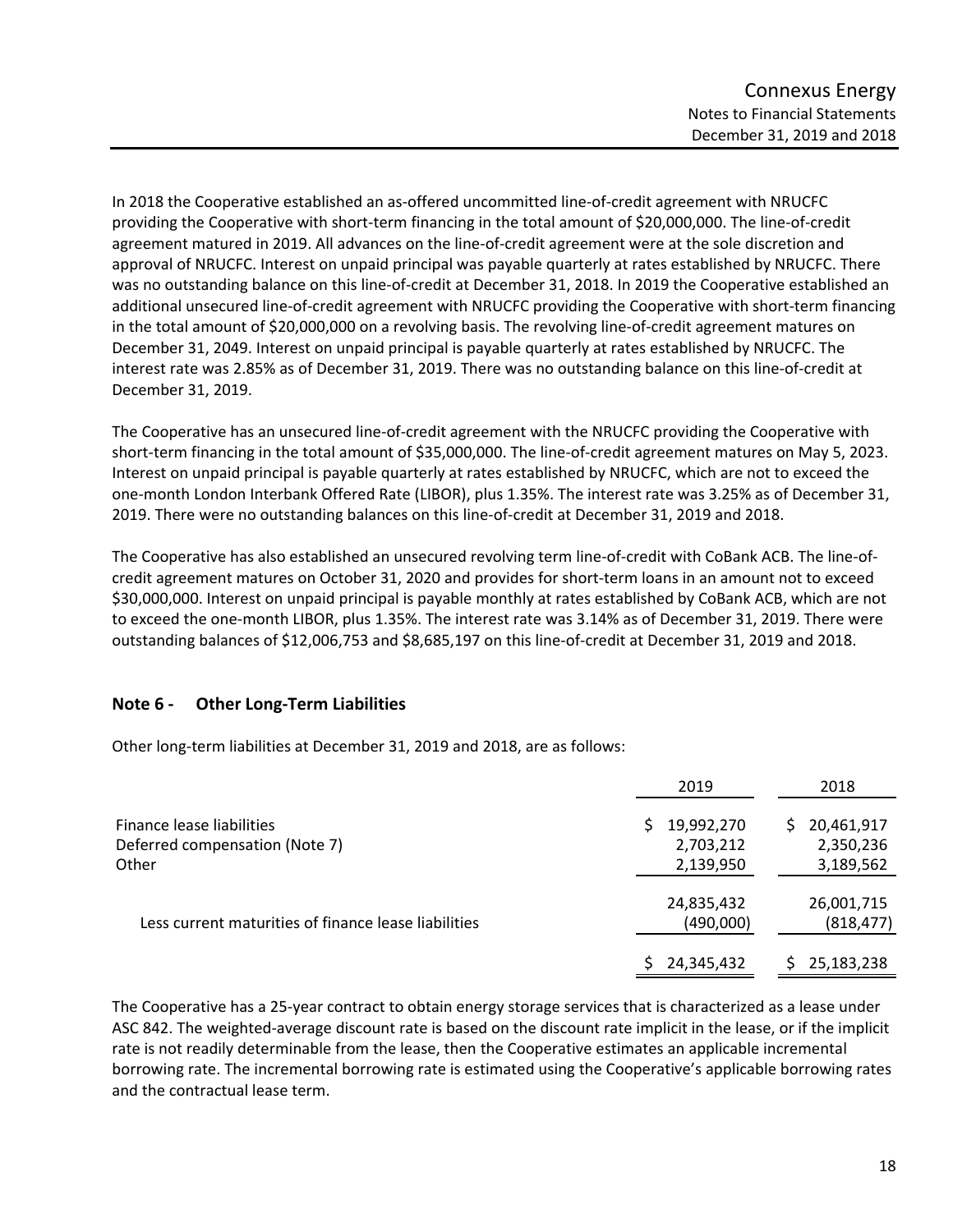For rate‐making purposes, the Cooperative treats the finance lease as an operating lease with the amount of the lease payment included as allowable costs in the period it covers. The Cooperative combines the interest expense and amortization of right‐of‐use asset together and includes the costs as a component of purchased power expense.

Finance lease right-of-use assets are included in energy storage assets on the balance sheet.

Total lease costs for the year ended December 31, 2019 were as follows:

| Finance lease cost:                 |         |
|-------------------------------------|---------|
| Interest expense                    | 825,285 |
| Amortization of right-of-use assets | 296.786 |

The following summarizes the supplemental cash flow information for the year ended December 31, 2019:

| Cash paid for amounts included in the measurement of lease liabilities |         |
|------------------------------------------------------------------------|---------|
| Operating cash flows from finance leases                               | 825.285 |
| Financing cash flows from finance leases                               | 296.786 |

The following summarizes the weighted‐average remaining term and weighted‐average discount rate at December 31, 2019:

| Weighted-average remaining term: | 24.0 Years |
|----------------------------------|------------|
| Weighted-average discount rate:  | 4.25%      |

The future minimum payments under noncancelable finance leases with terms greater than one year are summarized below:

| 2020                               | \$<br>1,330,200 |
|------------------------------------|-----------------|
| 2021                               | 1,330,200       |
| 2022                               | 1,330,200       |
| 2023                               | 1,330,200       |
| 2024                               | 1,330,200       |
| Thereafter                         | 25,273,800      |
|                                    |                 |
| Total payments                     | 31,924,800      |
| Less interest                      | (11, 932, 530)  |
|                                    |                 |
| Present value of lease liabilities | 19,992,270      |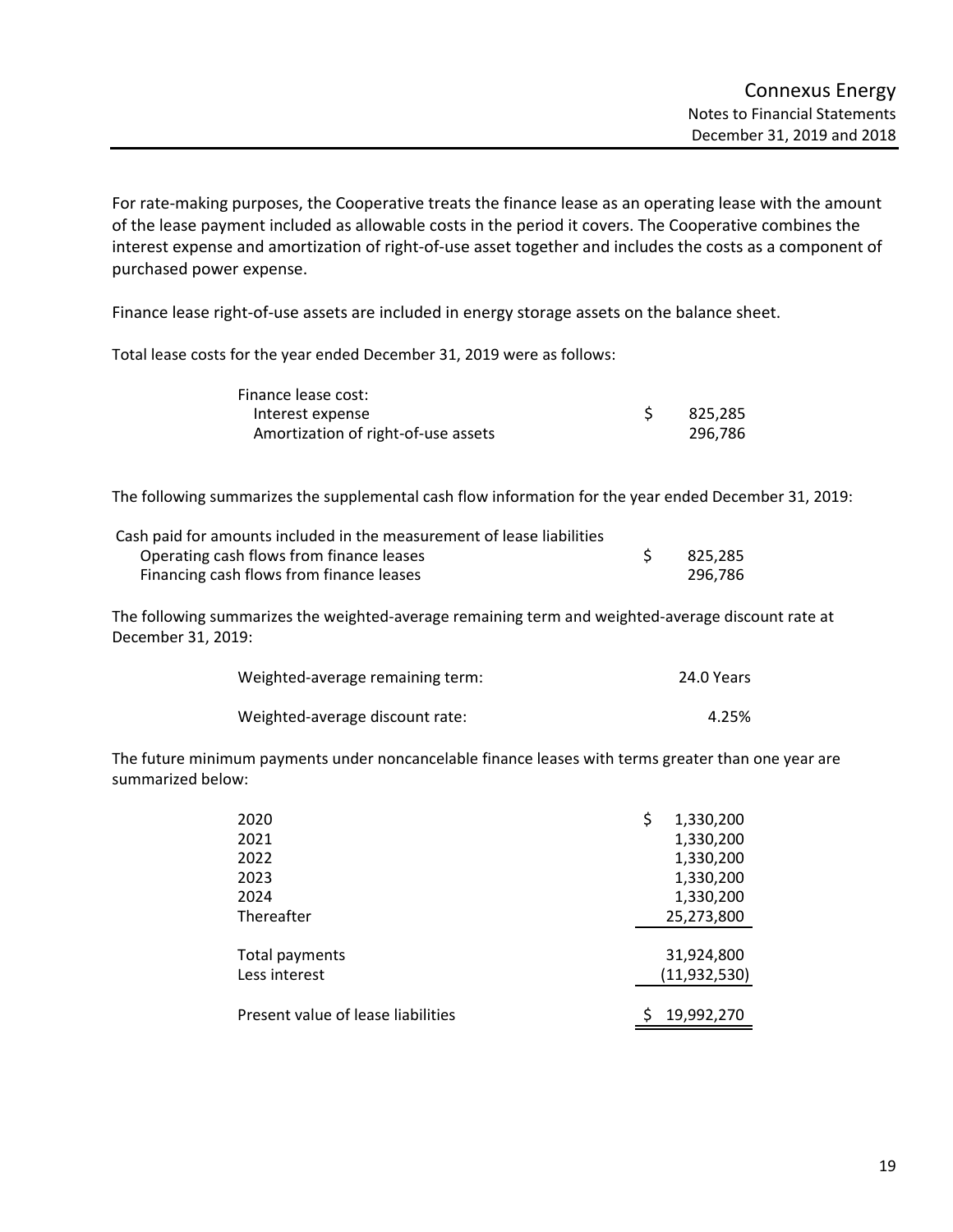Future minimum payments determined under the guidance in ASC 840 as of December 31, 2018 are summarized below:

|                                                    | Total |                                                                             |
|----------------------------------------------------|-------|-----------------------------------------------------------------------------|
| 2019<br>2020<br>2021<br>2022<br>2023<br>Thereafter | \$    | 1,330,200<br>1,330,200<br>1,330,200<br>1,330,200<br>1,330,200<br>26,604,000 |
|                                                    |       |                                                                             |
| Total payments<br>Less interest                    |       | 33,255,000<br>(12, 793, 083)                                                |
| Total                                              |       | 20,461,917                                                                  |

There was no lease expense for the year ended December 31, 2018.

Property under the capital lease at December 31, 2018, included:

| Energy storage assets<br>Less accumulated amortization |  | \$20,461,917 |
|--------------------------------------------------------|--|--------------|
|                                                        |  | \$20,461,917 |

# **Note 7 ‐ Pension Plans**

# **Defined Benefit Plan**

The Cooperative sponsors a qualified defined benefit pension plan (the "Pension Plan"). Benefits under the Pension Plan are determined under a traditional percentage‐of‐final‐pay formula or a cash‐balance formula based on annual compensation credits and investment credits. Benefits for participating employees hired after January 1, 2000, are determined under the cash-balance formula. Effective January 1, 2011, the Cooperative closed the Pension Plan to new participants. The Pension Plan's assets are invested in equity, REIT, bond mutual funds, and money market funds.

In accordance with guidance for accounting for pension plans, the Cooperative fully recognizes the funded status of each pension and other postretirement benefit plan as a liability or asset in its balance sheets with all unrecognized amounts to be recorded in other comprehensive income. The Cooperative applies regulatory accounting treatment, which allows recognition of this item as a regulatory asset rather than as a charge to accumulated other comprehensive income, as future costs are to be included in rates.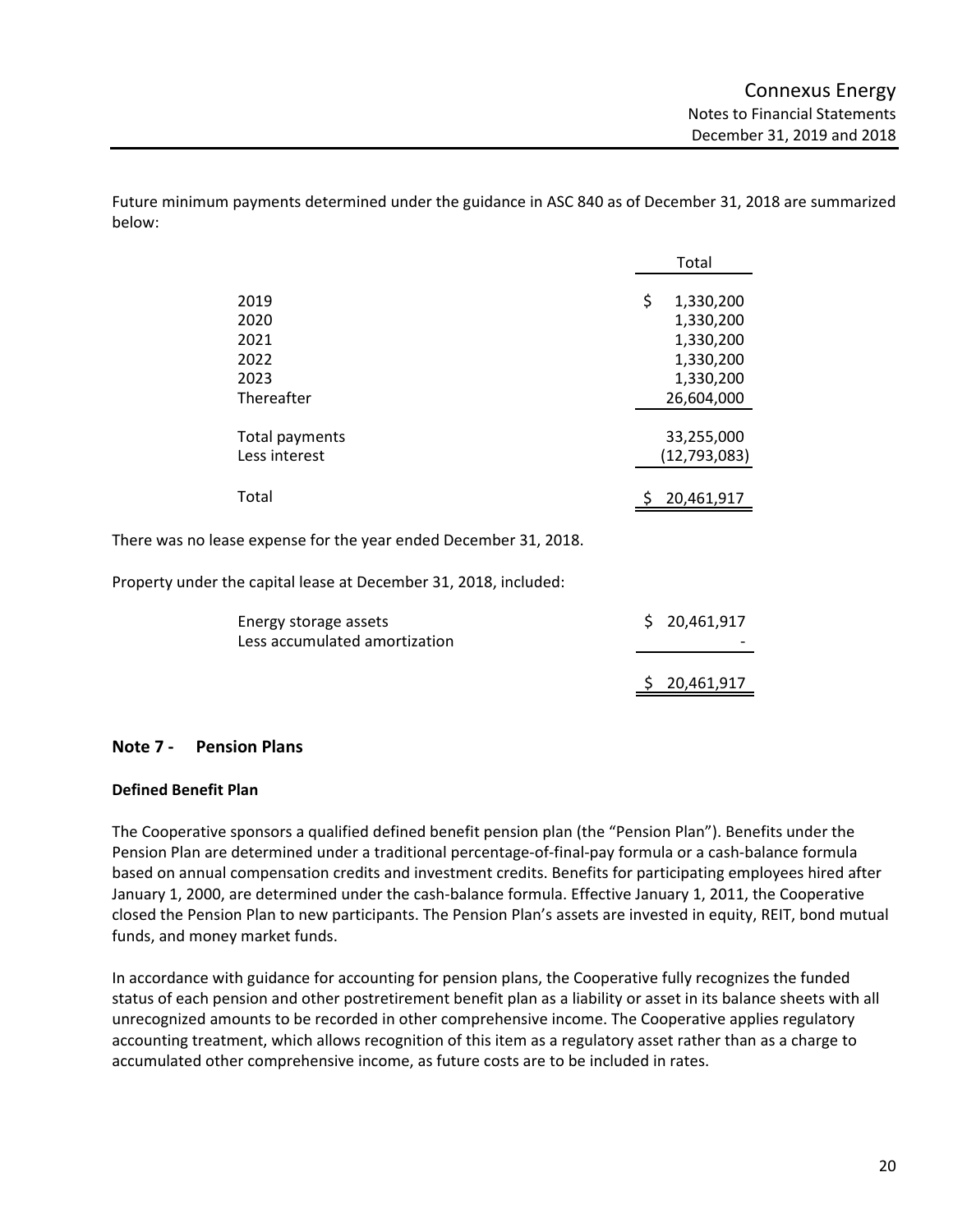Information for the Pension Plan as of and for the years ended December 31, 2019 and 2018, is as follows:

|                                                                                         | 2019              | 2018             |
|-----------------------------------------------------------------------------------------|-------------------|------------------|
| Accumulated benefit obligation - December 31                                            | 37,760,716        | \$34,477,217     |
| Change in benefit obligation                                                            |                   |                  |
| Projected benefit obligation - beginning of year                                        | Ś.<br>36,121,307  | \$<br>37,703,423 |
| Service cost                                                                            | 859,863           | 932,973          |
| Interest cost                                                                           | 1,378,126         | 1,188,601        |
| Actuarial (gains) losses                                                                | 3,109,424         | (1,998,301)      |
| Benefits paid                                                                           | (1,908,494)       | (1,705,389)      |
| Projected benefit obligation - end of year                                              | 39,560,226<br>Ş.  | \$36,121,307     |
| Change in plan assets                                                                   |                   |                  |
| Fair value of plan assets - beginning of year                                           | \$.<br>37,921,784 | \$40,193,655     |
| Actual return on assets                                                                 | 6,600,052         | (1,786,482)      |
| <b>Employer contribution</b>                                                            | 1,200,000         | 1,220,000        |
| Benefits paid                                                                           | (1,908,494)       | (1,705,389)      |
| Fair value of plan assets - end of year                                                 | 43,813,342        | \$37,921,784     |
| Funded status of plan - funded status of plan as of                                     |                   |                  |
| December 31 (Note 1)                                                                    | 4,253,116<br>\$   | 1,800,477<br>\$  |
| Weighted-average assumptions used to determine benefit<br>obligations as of December 31 |                   |                  |
| Discount rate                                                                           | 2.90%             | 4.00%            |
| Weighted-average rate of increase in future compensation levels                         | 3.50%             | 3.50%            |
|                                                                                         | 2019              | 2018             |
| Amounts recognized in balance sheets consist of                                         |                   |                  |
| Noncurrent assets                                                                       |                   |                  |
| Other assets (Note 1)                                                                   | 10,111,249        | 9,681,813        |
|                                                                                         |                   |                  |

The amount of the actuarial net loss and prior service costs expected to be amortized in 2020 are \$137,638 and \$64,514.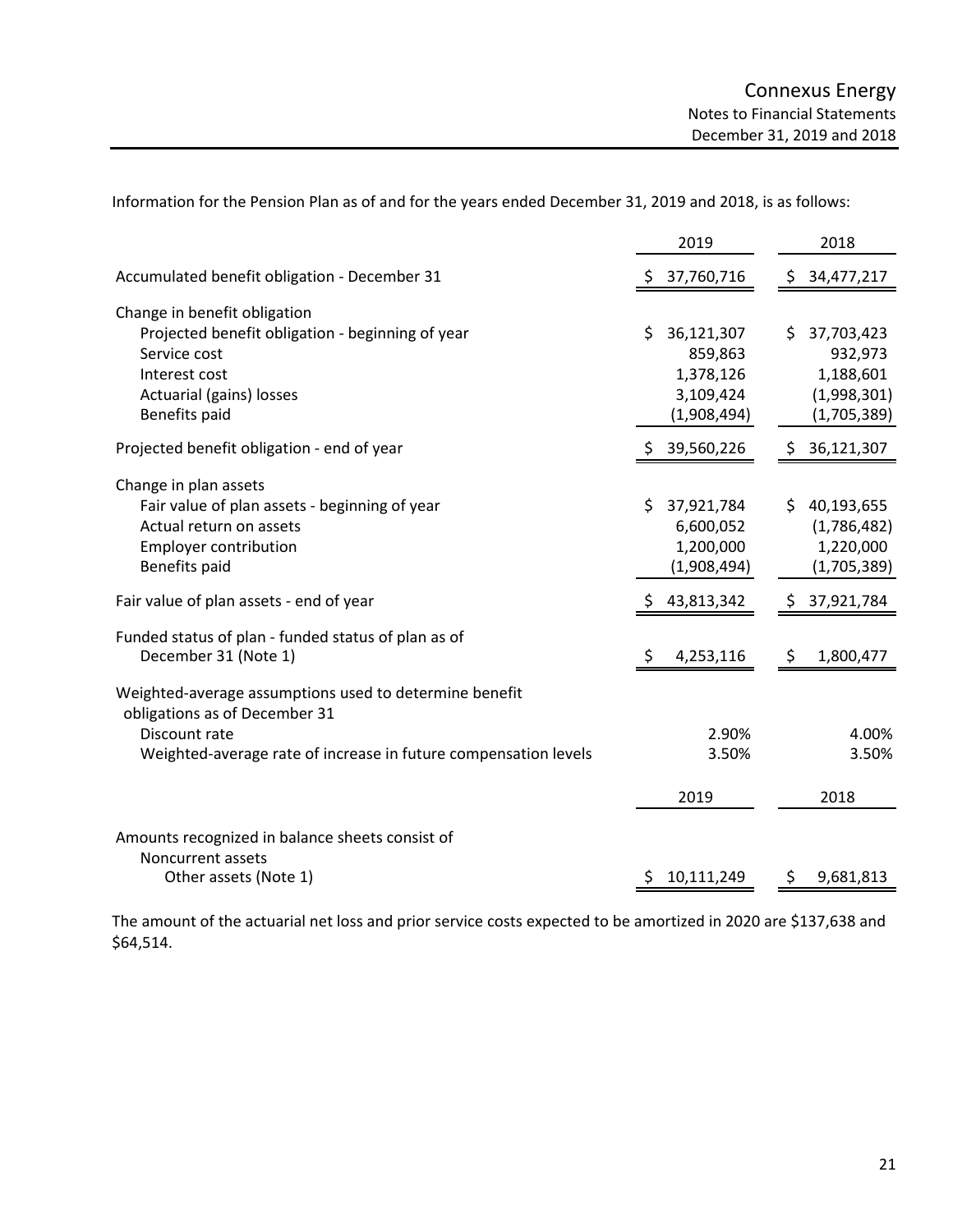|                                                                                                                                                                                                                          | 2019                                                 | 2018                                               |
|--------------------------------------------------------------------------------------------------------------------------------------------------------------------------------------------------------------------------|------------------------------------------------------|----------------------------------------------------|
| Amounts not yet recognized as components of net period<br>benefit cost<br>Amount disclosed at beginning of year<br>Net actuarial loss (gain) in current year<br>Amortization of actuarial losses<br>Prior service credit | 7,881,336<br>(1,536,993)<br>(357, 233)<br>(128, 977) | 6,373,772<br>1,834,467<br>(197, 926)<br>(128, 977) |
| Total (Note 1)                                                                                                                                                                                                           | 5,858,133                                            | 7,881,336                                          |

Components of net periodic pension costs for the Pension Plan for 2019 and 2018, are as follows:

|                                    | 2019        |  | 2018        |  |
|------------------------------------|-------------|--|-------------|--|
| Service cost                       | 859,863     |  | 932,973     |  |
| Interest cost                      | 1,378,126   |  | 1,188,601   |  |
| Expected return on plan assets     | (1,953,635) |  | (2,046,286) |  |
| Amortization of net loss           | 357,233     |  | 197,926     |  |
| Amortization of prior service cost | 128,977     |  | 128,977     |  |
| Total net periodic pension cost    | 770,564     |  | 402,191     |  |

The Cooperative uses a liability‐driven investment policy, which seeks to match asset returns with expected liabilities. The asset allocation was 3% real estate investment trust funds, 28% equity mutual funds and 69% bond mutual funds as of December 31, 2019. The asset allocation was 5% real estate investment trust funds, 28% equity mutual funds and 67% bond mutual funds as of December 31, 2018. All pension assets are classified as Level 1 investments within the fair value hierarchy.

The weighted‐average assumptions used to determine net periodic pension costs for the years ended December 31, 2019 and 2018, were as follows:

|                                                  | 2019  | 2018  |  |
|--------------------------------------------------|-------|-------|--|
| Discount rate                                    | 4.00% | 3.30% |  |
| Expected long-term rate of return on plan assets | 5.60% | 5.55% |  |
| Rate of increase in future compensation levels   | 3.50% | 3.50% |  |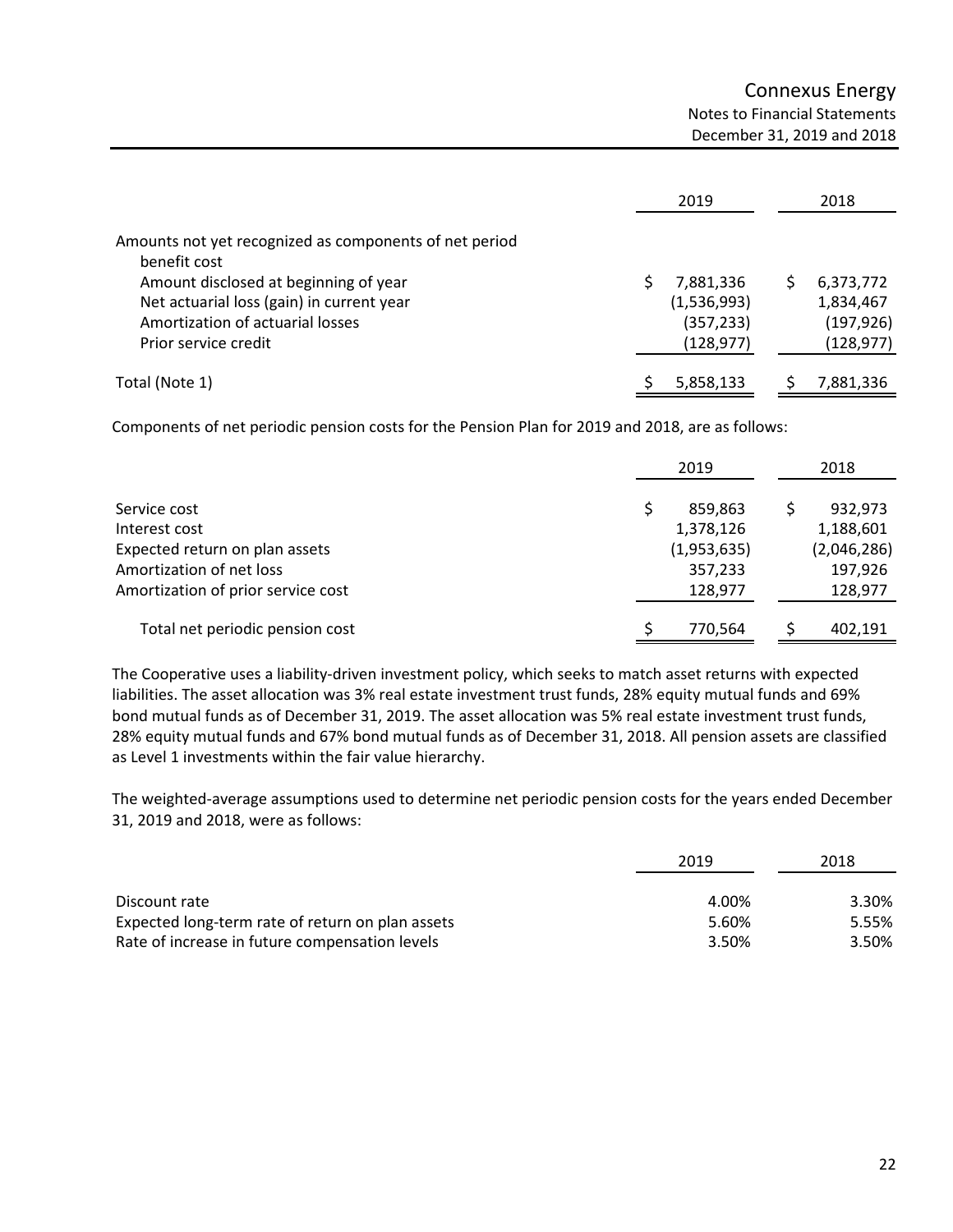Estimated future benefit payments at December 31, 2019, are as follows:

| 2020      | 2,701,385  |
|-----------|------------|
| 2021      | 2,835,640  |
| 2022      | 2,879,078  |
| 2023      | 3,119,918  |
| 2024      | 3,165,679  |
| 2025-2029 | 14,148,290 |

Expected contributions during the year ending December 31, 2020 are \$1,200,000.

Target percentage of fair value of plan investments by category is as follows:

|              | 2019 | 2018 |
|--------------|------|------|
| <b>REIT</b>  | 5%   | 5%   |
| Equity funds | 30%  | 30%  |
| Debt funds   | 65%  | 65%  |
|              | 100% | 100% |

The Cooperative's policy is to fund the minimum required contribution under applicable laws and regulations and any additional amounts deemed appropriate by management.

# **Defined Contribution Plan**

The Cooperative sponsors a qualified defined contribution plan with elective employee deferral and employer‐ matching provisions. The Cooperative contributes an amount equal to 7% of employee compensation for employees no longer eligible for the defined benefit pension plan and certain employees who elected in 2011 to receive defined contribution plan benefits in lieu of any future defined benefit plan benefits. The Cooperative contributes an amount equal to 1% of employee compensation for all other eligible employees. For all eligible employees, the Cooperative also contributes an additional matching contribution equal to 50% of the first 6% of the employee's contribution to the plan. The defined contribution plan covers substantially all employees. Contributions to the plan were \$1,403,885 and \$1,325,957 for the years ended December 31, 2019 and 2018.

#### **Deferred Compensation**

The Cooperative has deferred compensation arrangements for certain employees, in which assets are invested in a variety of mutual funds at the discretion of the employees. The total fair value of the assets and liabilities at December 31, 2019 and 2018 was \$2,703,212 and \$2,350,236 and is included in other assets and other longterm liabilities in the balance sheets. The related assets and liabilities are classified as Level 1 in the fair value hierarchy. Investment gains and losses are reported in other margin in the statements of operations.